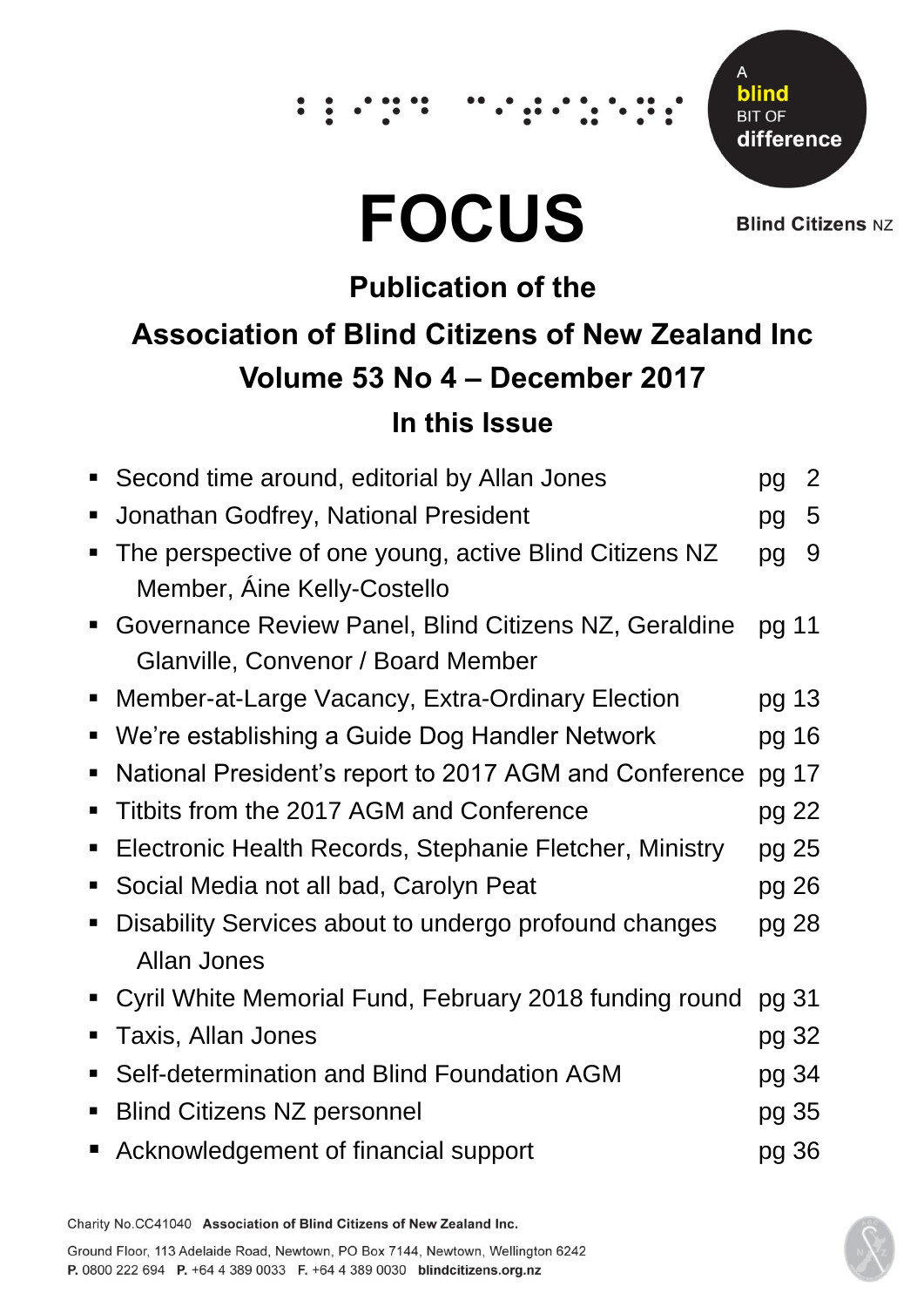## **Second Time Around Editorial, Allan Jones**

This is my second attempt at being editor of focus, my first attempt ended rather ignominiously 55 years ago. Cyril White and Terry Small approached me to be focus editor however at that stage of my young life I had too much on my plate coping with university and dealing with having just left Pearson House. One of the reasons I was chosen was that I had in my possession two Ferograph real-to-real tape recorders which for copying purposes was a great advantage. My first major blue was when copying a tape I put both recorders in the record mode hence wiping the copy that Terry had given me to copy and send out to branches.

The second major blunder was to have a friend reading an article on to tape while there was a soccer match being played at Blanford Park which was located at the back of my flat. My friend's voice was drowned out by cheers and whistles from the very exuberant crowd of soccer enthusiasts. I was relieved of my editorship fairly promptly.

It is my hope that 55 years later I will be much more organised.

I want to pay respect to previous editors Carolyn Weston and Judy Small. Between them they covered 16 years of editing focus. Three other editors I would like to mention are Anne Clarke, Terry Small and Mary Schnackenberg.

My first experience of a then Dominion Association of the Blind (DAB) meeting was as a 14 year old school boy crouching under the stage of the old Foundation's gymnasium. Archie McLaren an old Blind Citizens NZ stalwart was being chastised for busking in the local George Hotel. Archie claimed in no uncertain terms that it was his right to busk and that no matter what the meeting decided he would continue to busk.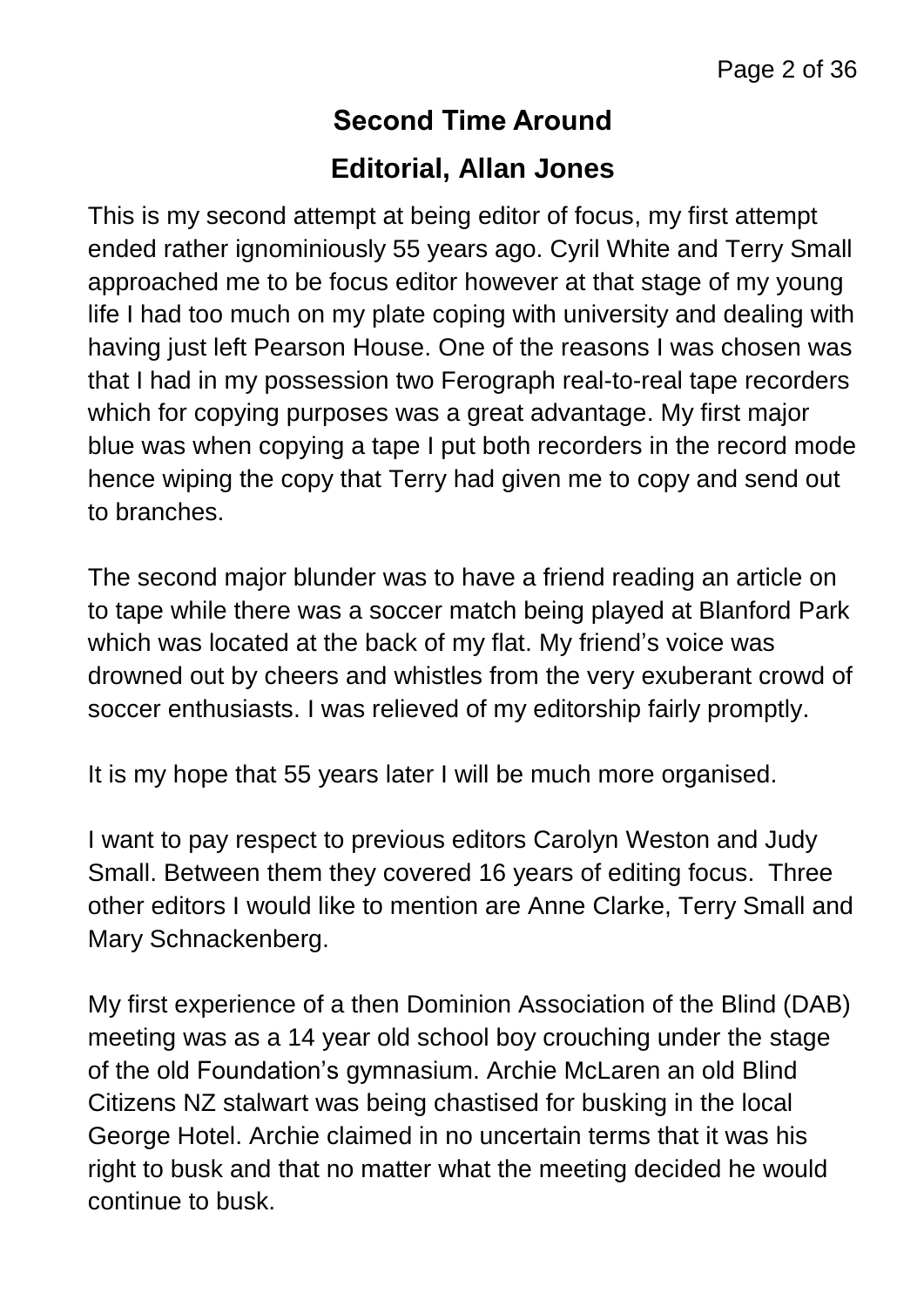Another memorable meeting about five years later was a series of meetings where the topic for discussion was whether the DAB should accept money given by the Foundation's Board to run the Association or whether to go on collecting money from the public. The first meeting ended in a tied vote. Stan Cooper Auckland branch chairman who chaired the meeting had a casting vote and I am quite convinced cast his vote against accepting money from the Foundation. However the result was disputed and about three weeks later another meeting was held. A number of elderly members were "bussed in" and the decision was reversed.

I went on to serve on the Auckland Branch committee for a number of years. Stan Cooper was Chair for most of this time. He was a great leader and a great visitor of blind members around Auckland. Stan was very interested and advocated for their welfare. Other members of this committee were Bruce Gourlay, Cissie Bryan and Terry Free. The Auckland Branch had its committee meetings in a room in the Civic Chambers. Harold Laurent was another very active member having a local and national roll in the DAB.

From my memory there weren't too many women involved in the Association. Cissie Bryan, Nan Aiken, and Ethel Curry were active members in the Auckland area. At a national level there were the Wharton sisters from Wellington, Hilda Osborne and Margaret Seabrook from Whanganui, and Moya Badham from Hamilton.

During my time of editorship I want to highlight some of the characters of Blind Citizens NZ, and talk about their legacies. I also want to get contributions from younger members especially as to what sort of Blind Citizens NZ they envisage in the future. Áine Kelly-Costello has contributed an excellent article to start this ball rolling.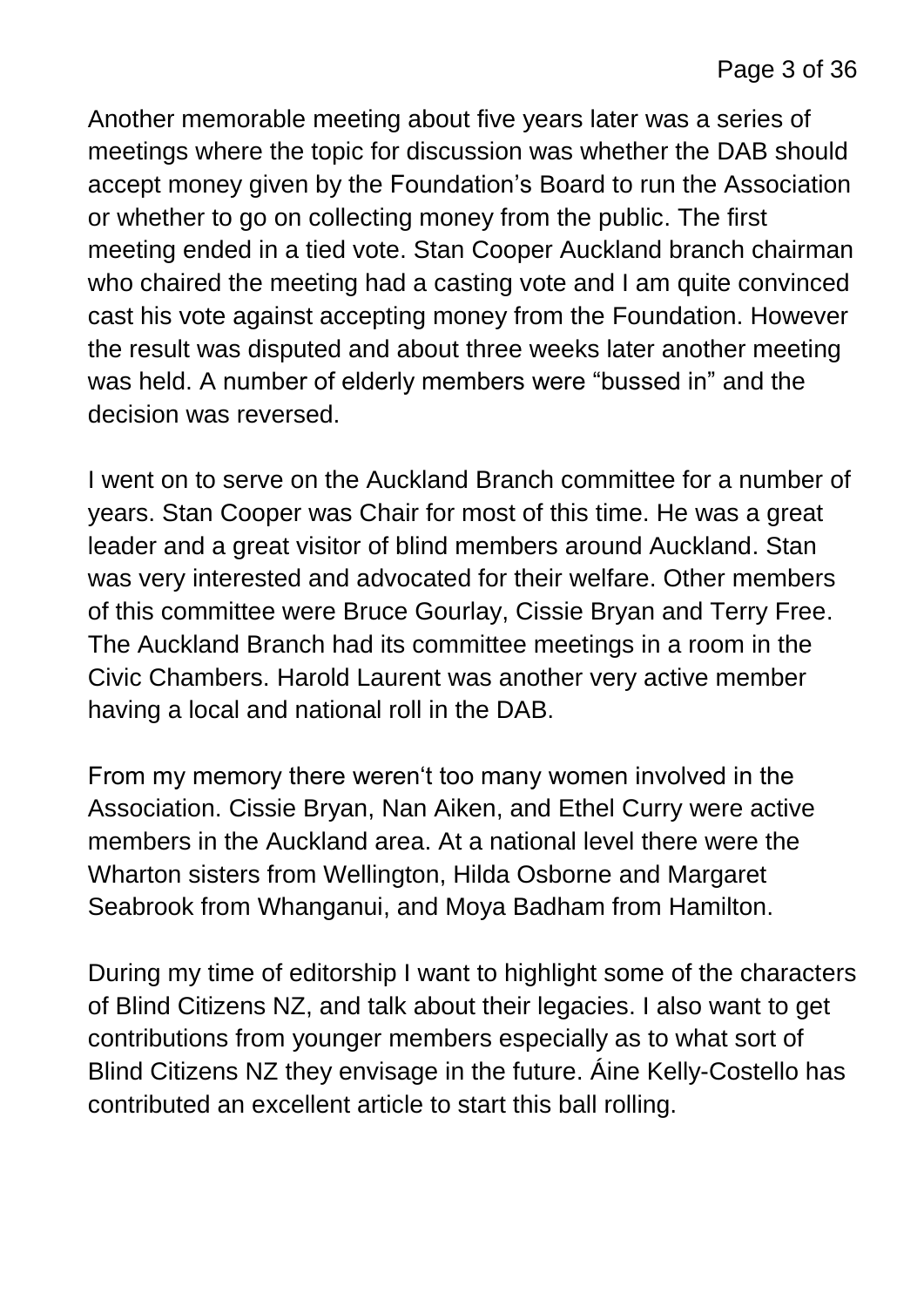It is interesting to note that I have witnessed three name changes of Blind Citizens NZ. When I joined, it was called the Dominion Association of the Blind. I am uncertain when the next name change occurred but I do remember the debate when it became the New Zealand Association of the Blind and Partially Blind. Then in 1998 Blind Citizens NZ adopted its present name Association of Blind Citizens of New Zealand.

That's enough reminiscing for this issue as from the last few months there is a lot to write about.

The 2017 Annual General Meeting and Conference was held at the Ascot Park Hotel Invercargill. Blind Citizens NZ's Board, staff, and volunteers did a tremendous job in venue selection, and the devising of a Program. I was greatly impressed in being given a braille copy of a pamphlet about the hotel. My only regret is that I wasn't able to spend more time in Invercargill. Carolyn Weston and Tony did take me and several others to a very good fish restaurant on the Thursday night. I would have liked to have visited the Burt Munroe Museum and the other new transport museum.

I will publish highlights from the AGM and Conference in this issue and the March issue.

The second item I will highlight is the Transformation of Disability Support Services which builds on the principles of Enabling Good Lives. This is rather a complicated and complex issue but I am fairly certain that over the next 10 years there will be major changes to how disability services are dispensed and these changes will be for the better. I will come back to this topic later.

The third issue I highlight is about some fairly major changes in the taxi industry. Again I feel this will have a profound effect on the blind community.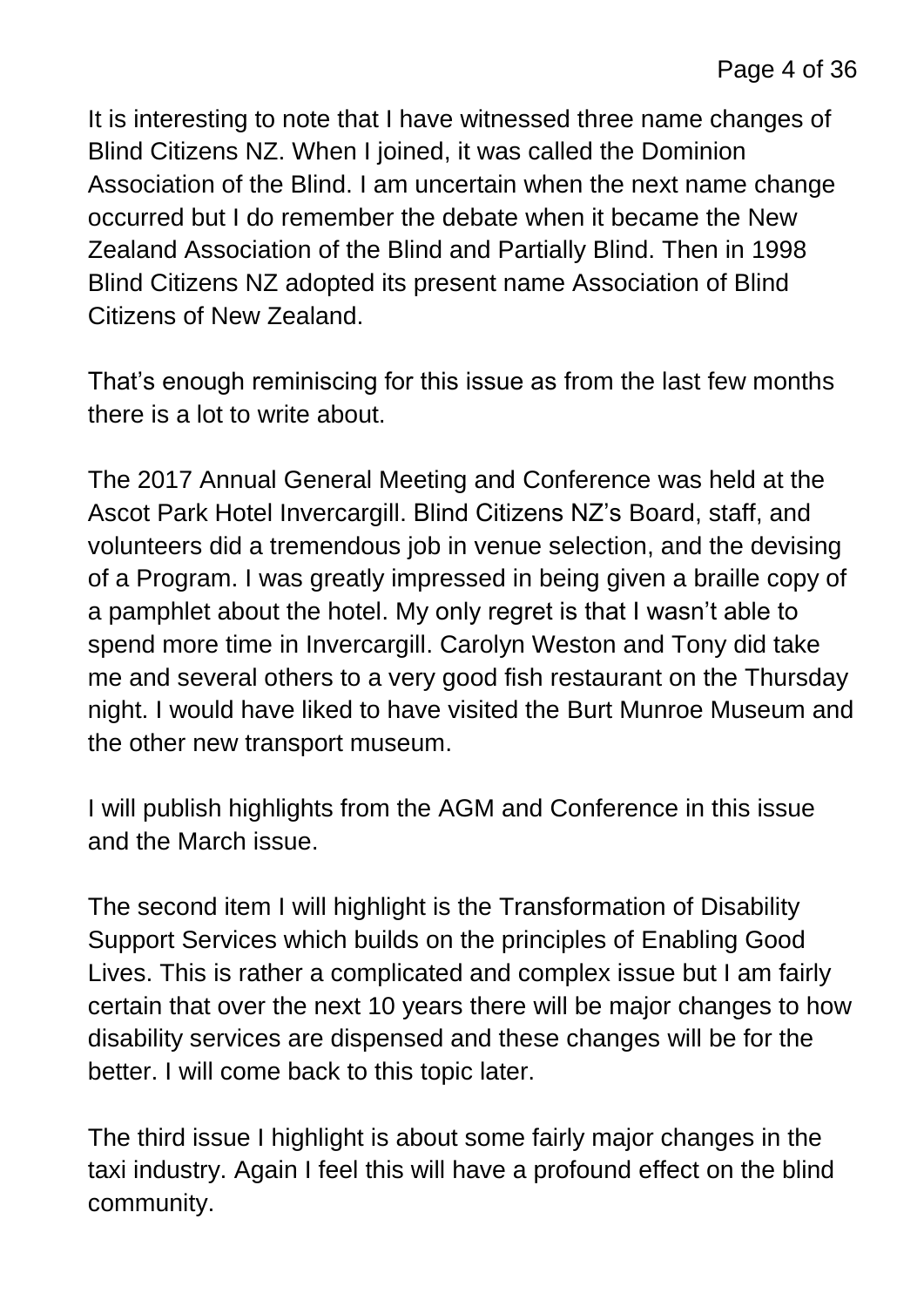Finally, the last issue I want to highlight are two films which were shown in the international film festival. The film "Dealt" and the film "No ordinary Sheila". No ordinary Sheila, which might still be appearing in cinema's over Christmas is about an amazing Kiwi woman Sheila Ngatouche. Much of the film is taken up with interviews with Kim Hill and Dianna Priestly. There is also narration by Phil Darkins a well-known singer and broadcaster. The DVD of this film will be out late February.

The second film is Dealt, directed by Luke Korem. This film was billed as being about a blind card magician Richard Turner. For me and George Taggart who went to the film with me, the highlight of the film was the journey of both a brother and sister through loss of sight. I am pleased to report this film is audio described and I hope to be able to print the URL for accessing the audio described film. I have a feeling it will appear on Netflix.

I want to encourage members to submit contributions to Focus. I would prefer to have them signed however, unsigned contributions as long as they are not transgressing decency, blaspheming, or libellous, space permitting, will be published.

I look forward to being the focus editor and I hope I will receive many contributions to this magazine. I wish you all a happy Christmas and a prosperous new year

#### **From Jonathan Godfrey, National President**

Greetings everyone. I write this column hard on the heels of a full weekend with the Board at our Annual Planning Meeting. So much has been happening since my last column that I've found it a little difficult to work out how or where to start. During our discussions at this meeting we placed a great deal of emphasis on aligning our work with the new Strategic Plan.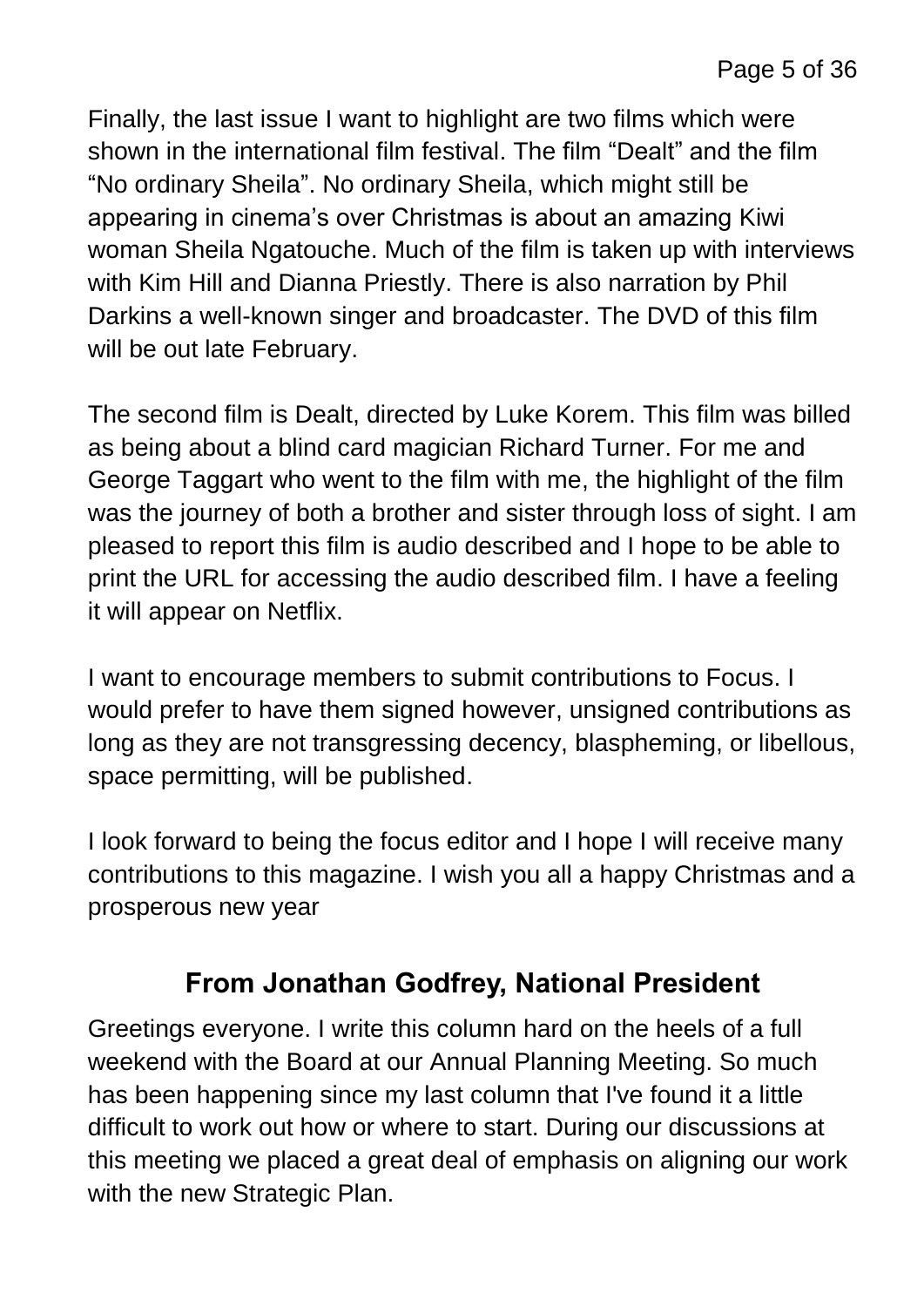Right at the top of that document, we see why we work for Blind Citizens NZ where it says "Blind Citizens NZ exists to give voice to the aspirations and lived experiences of blind, deafblind and visionimpaired New Zealanders." While it is true for the work I do as a Board member, it is also true for so much of what I do away from the board table as well; I'm confident that there are many others among you who are showing that you don't need to be National President to demonstrate that blind people do have aspirations, and that we do have a view of the world that is based on our lived experience as blind people.

Perhaps the most obvious demonstration of the voices of blind people comes out at our meetings. During September, I visited two centres to talk with local members about how they want to play a role in the ongoing work of Blind Citizens NZ. The members I met in Christchurch and in New Plymouth decided that they would prefer to continue as "networks" rather than using the formal branch structure used in the past. The most important meeting of blind people is (of course) our national event held in October each year.

Our AGM and Conference were held in Invercargill, and it was well worth the long trip down there. Concerns that having to travel so far for the event were quickly laid to rest as we can now boast (just a little) about getting the largest number of members together in one room for a very long time. The successful Guide Dog Handlers' Forum was held immediately prior to the main event, and it looks like we will soon have our first special interest network being formally established. Special guests included the new Disability Rights Commissioner, Paula Tesoriero; Brian Coffey (Office for Disability Issues Director); Dianne Rodgers (Blind Foundation); Sue Plowman (Auckland Disability Law) and Clive Lansink (past National President) to hear their views on how we might progress the rights of disabled New Zealanders.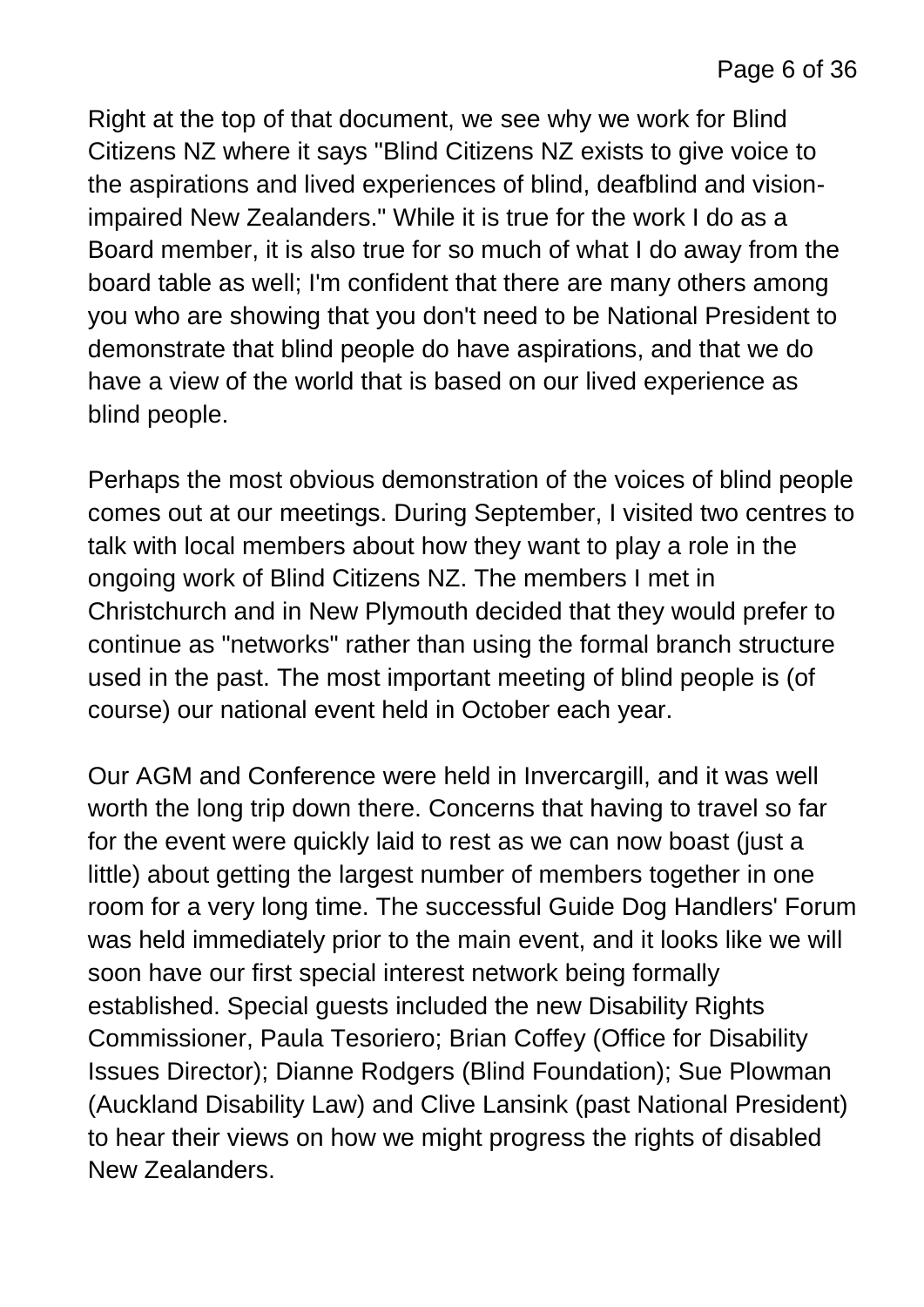Later in the day we managed to gather all but one of the living National Presidents for a discussion filled with anecdotes, a few laughs, and only a modicum of advice for the incumbent.

One of the more controversial speakers we heard from on the Saturday was Graeme Nahkies who is an expert in governance. He has worked with the Board this year and following our discussions, he accepted the invitation to tell us what he thought was in need of fixing with our organisational structures. He did, and some of his ideas were challenging. While some of his suggestions received general support, others very definitely did not. Having gathered an indication of support for some issues raised in a discussion paper and the address from Graeme, the Board needed to work out a "where to from here" plan. A suggested way forward was presented to the Board by Geraldine Glanville and has now led to the establishment of a Governance Review Panel (GRP) that will need input from our members. Expressions of interest are called for elsewhere in this issue, but even if you don't want to join the panel, your opinion on various topics is important to us and you will be asked for it during 2018.

Over the years, members propose remits for discussion at conference. These often lead to statements of policy being developed or propose a call to action. We have a very long list of resolutions passed at our conferences though, and acting on all of them is proving to be an unreasonable burden on our limited resources. Your Board has therefore had to prioritise among the numerous advocacy issues we could follow up on, along with the activities that are necessary to make sure Blind Citizens NZ adapts to the rapidly changing world we operate within. We can do only so much, and to add a new challenge to our "must do" list means we actually need to take something off that list. Prioritising is not a fun exercise because it does mean that something we want has to be dropped down the list to a low priority level.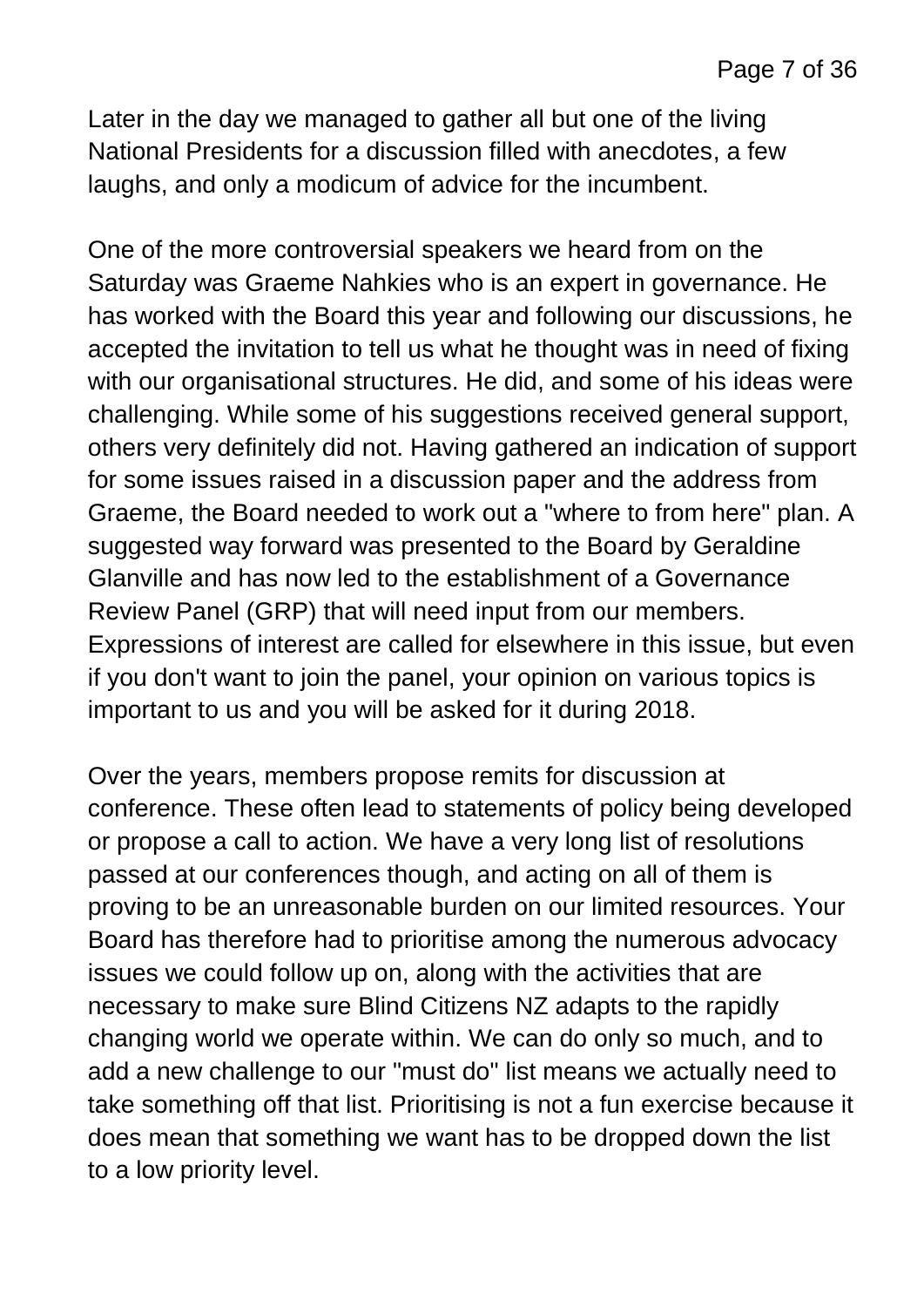That does not mean it is to be forgotten; we will act if opportunities to push any issue of interest to our members arises, but trying to create opportunities is far from easy. The Board's first attempt at creating a priority rating for each issue might end up being a fairly blunt instrument, but we must find a way to set ourselves up to succeed. We can only get better at doing this exercise, and the second time we do it will be easier than was the first.

Another key outcome of the Annual Planning Meeting is the decision to hold our AGM and Conference in Wellington next year. When it comes down to it, the cost of an event in Auckland is beyond our means. In part, the Board hopes that making a decision this early gives the members in the upper North Island enough time to prepare for a journey south. More importantly though, the Board determined a theme for Conference. We reflected on the need to continue work in "raising expectations", mostly of those people outside our community that do not understand the realities of life we face, but also of organisations that provide us with services, and perhaps even those of us who put our own glass ceilings on what we can achieve in life. The full theme will be "Raising Expectations: is blindness defining who we are?" I hope you join us to help push the boundaries and smash the glass ceilings.

The festive season is soon to be upon us all. I ask you to take care of yourselves, your loved ones, and those around you. I hope you get to enjoy the finer weather, the company of good people and all the goodies that the festive season delivers. May your gardens grow beautiful fruit and vegetables and your kind words bring joy to the people around you. Merry Christmas.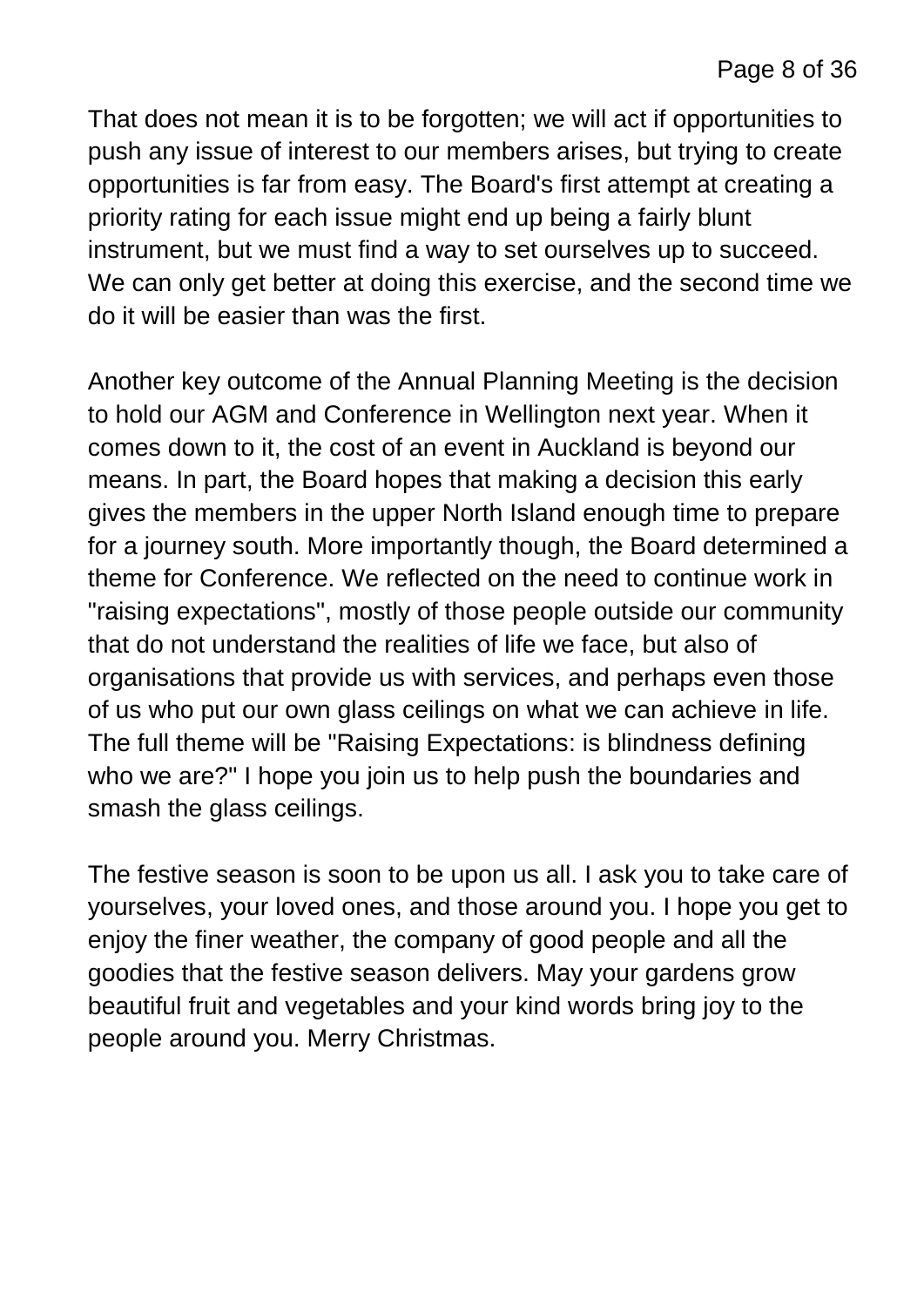### **Listening, Connecting, Engaging - The perspective of one young, active Blind Citizens NZ Member From Áine Kelly-Costello**

I'm a University student, campaigner and Blind Citizens NZ member. I had the privilege of addressing the Blind Citizens Conference this year. As a young person active in the organisation, and in light of the conference theme of "listening, connecting, engaging", I took the opportunity to share some learnings and suggestions based on my experiences of campaigning both for climate action at my university and as a community organiser for the Access Matters campaign for accessibility legislation. Below, I outline what I hoped to convey.

Blind Citizens NZ has a 72-year-long proud history of blindness advocacy in New Zealand. As we heard at Conference, an impressive number of attendees have actively contributed to that history for half, or close to it, of the organisations life thus far. Something keeps bringing them back. I suspect that "something" is connected to the fact that they not only feel empowered for their voice to be heard within the organisation, but also because there's a certain sense of camaraderie in learning from, advocating with, and sharing both moans and laughs with fellow blind and partially sighted humans. They enjoy the opportunity to do just that by being part of Blind Citizens NZ.

However, there is a problem... The memo about all that the good humans of Blind Citizens NZ have in common with other blind humans who have yet to join Blind Citizens NZ isn't always getting out. Members like me could work on improving that by telling stories about why we got involved in the organisation, or what keeps us coming back. Real stories, genuine stories that connect a human to the advocacy.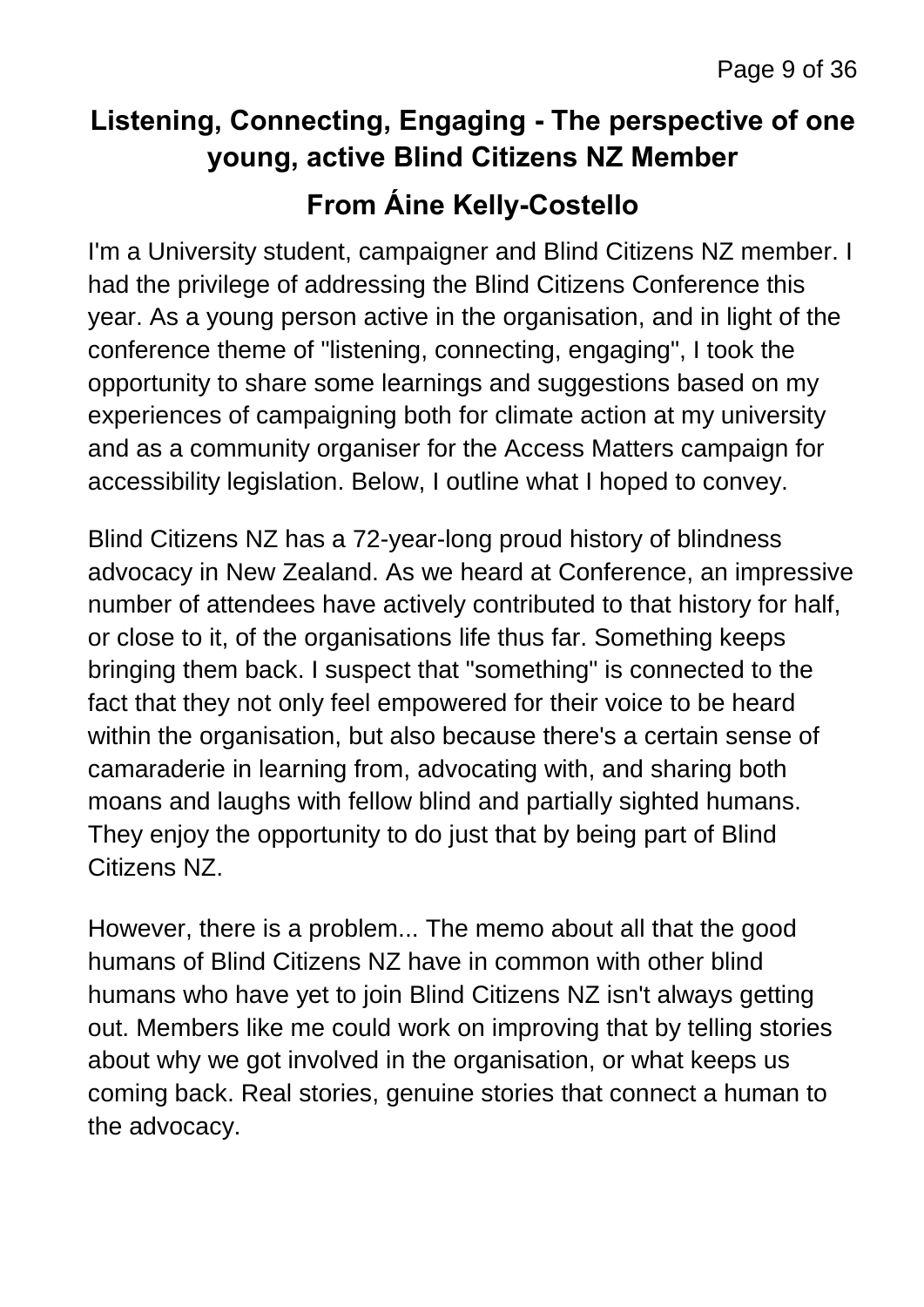I could tell you, for instance that I got involved in advocating on my Blind Citizens NZ branch committee because I connected with its mission to reflect the lived experiences and aspirations of blind New Zealanders, and that I wanted to contribute in my own way.

That's not incorrect. But, I could alternatively tell you that one day a Blind Citizens NZ Branch committee member was telling us about the Auckland Library EBook service we should be entitled to. Excited at the prospect of free EBooks, I was most unimpressed to discover that the app was so poorly designed as to make moving between chapters in a book all but impossible with the screen-reader Voiceover. Those free novels and poetry anthologies and goodness knows, waiting tantalisingly just beyond my fingertips, provided the motivation I needed to speak up, among the other friendly but rather more experienced advocates on the Branch committee, to initiate our efforts to convince the app provider to take accessibility seriously.

Now, what about the people who have joined Blind Citizens NZ, or maybe shown a faint trace of interest in the organisation, but aren't more actively involved? Fortunately, various campaigning groups in Australia have developed a useful method for understanding this problem and making progress. I refer to the terminology a group called the Wilderness Society go with here. They talk about circles of engagement. Imagine five concentric circles. Starting from the outside and moving inwards, those five circles are named as follows: Community, Connected, Contributors, Collaborators, Core. Your Community is the set of people that you want to hear about the campaign or organisation. Connected people know about the organisation (e.g. by reading *Focus)* but aren't actively contributing at the moment. Contributors, well, contribute when directly asked, with their time, money or expertise. Then, it's the Collaborators who set about organising the Contributors to make it easy for them to help. Finally, the Core are the glue without whom the organisation would fall apart.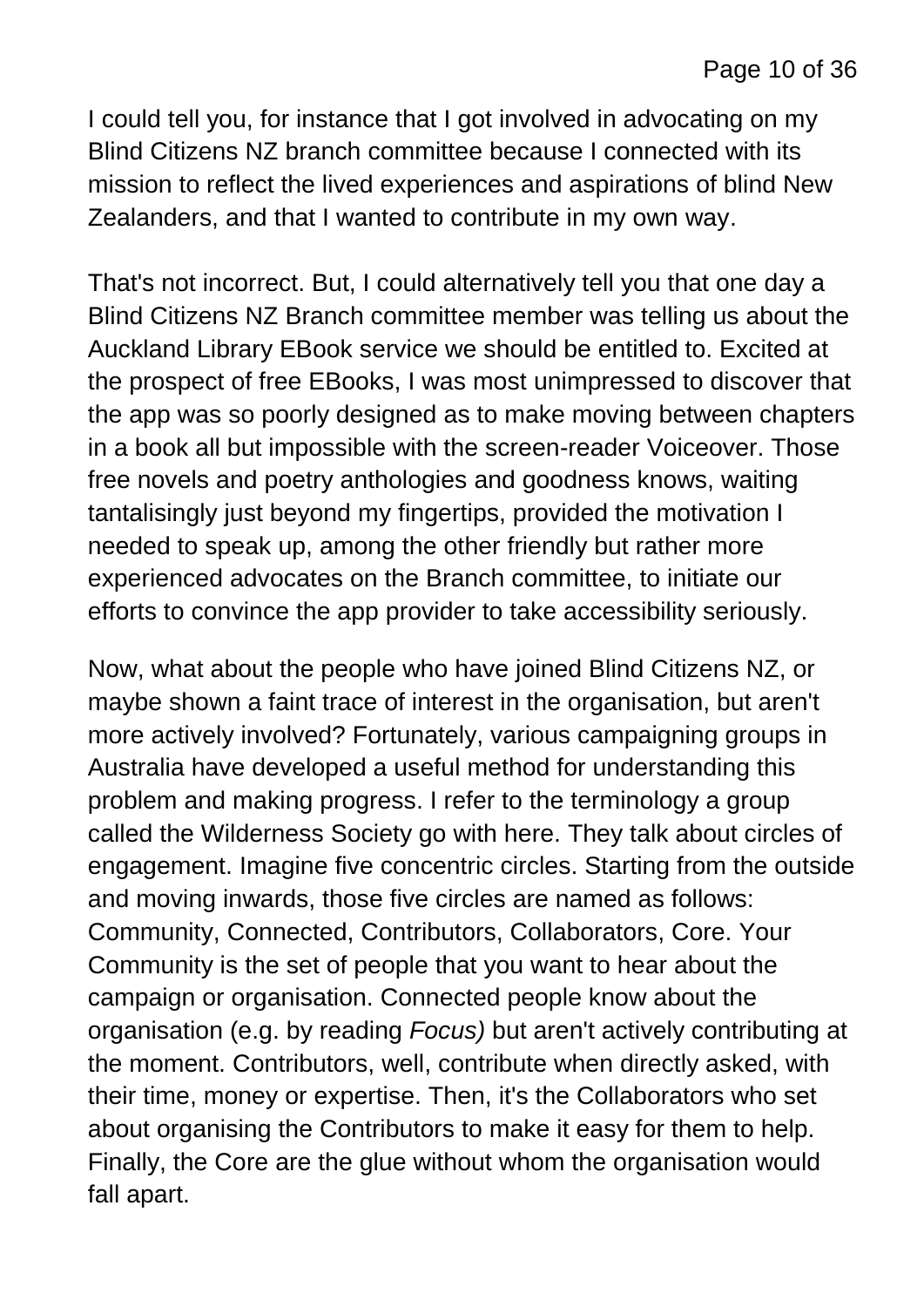The trick is to find means of encouraging people to move one circle in. This idea is also called "ladders of engagement". We could focus, in particular, on encouraging those branch committee members who would fit into the "contributors" category, to consider how they might coordinate a small group of other contributors working on a particular issue.

How can we encourage our members to have the confidence to step up like this, though? I suggest the Board could consider whether we might put more resources into upskilling our members in areas that would be of particular use to the organisation (e.g. managing accounts, chairing committee meetings, growing our social media presence, blogging, minute-taking, writing advocacy emails ...). These skills are transferable, which should make acquiring them all the more attractive. The Leadership Seminar often held before Conference, and this year's Guide Dog Forum appear to be excellent steps in the right direction. Blind Citizens NZ could build on these with more specific and regional-level efforts.

In short, I believe Blind Citizens NZ has much to offer potential members already. We could communicate that in more relatable and memorable ways, encourage people to move one ring in on the circles of engagement, and entice them to do so with relevant upskilling.

## **Governance Review Panel (GRP) - Blind Citizens NZ**

#### **From Geraldine Glanville, Convenor / Board Member Blind Citizens NZ**

We are seeking expressions of interest from financial ordinary (voting) members to look at the structure of our organisation at both a national and local level. If successful, you will be part of a small panel that will do this work.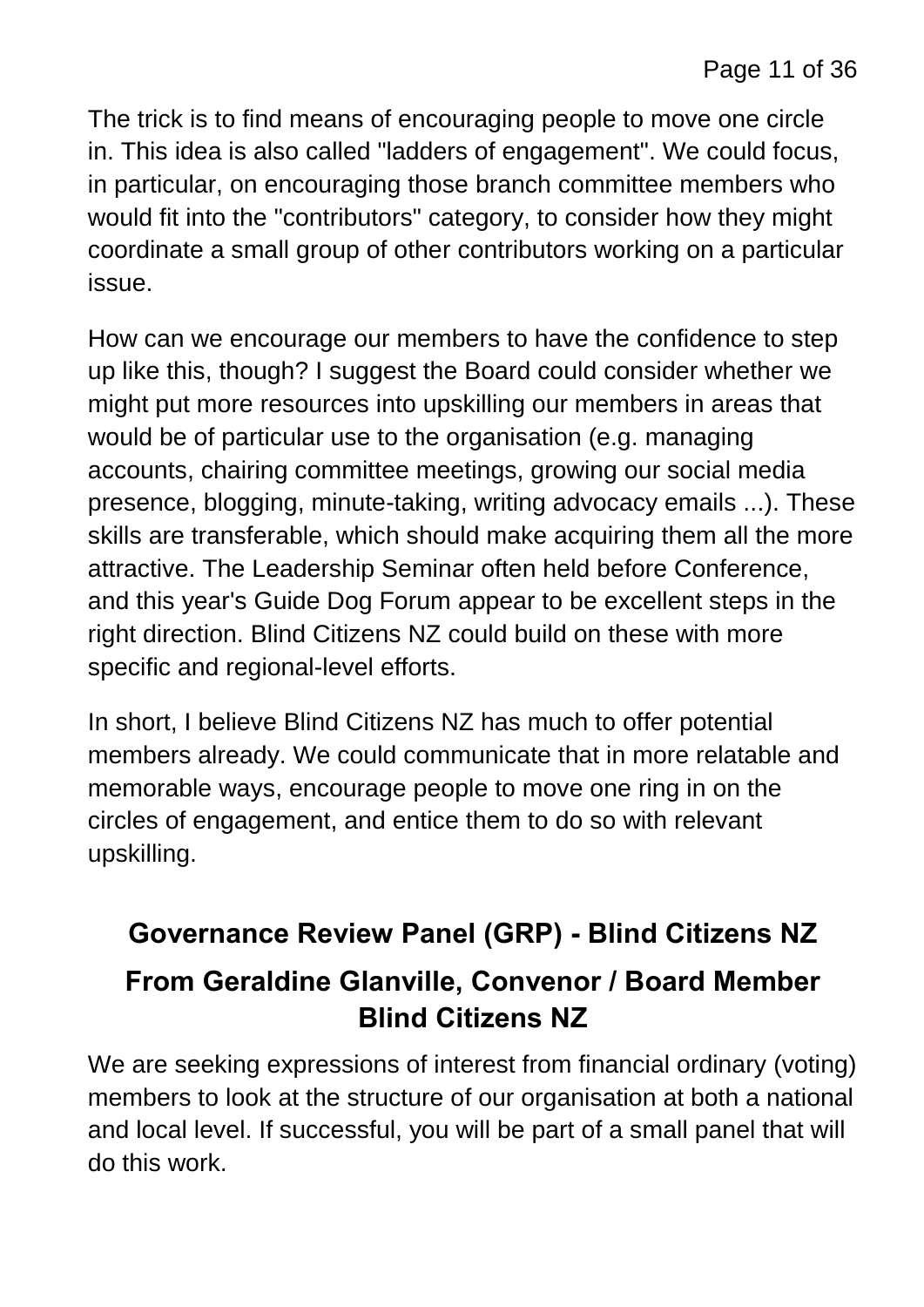Those of you who attended our Annual General Meeting and Conference will be aware that we have already opened up discussion on a number of possible areas for change. In addition, the presentation we received from a governance expert outlining what he saw as our outmoded form of governance only served to reinforce the need to move on this with some urgency.

The purpose of this panel will not be seeking to review the constitution at this time. Constitutional amendment can occur once we have agreement on the changes we wish to see. However, some familiarisation with the current constitution will be useful, and in some cases necessary, since this sets out the rules under which we now operate.

The Board reluctantly accepts that the work of Blind Citizens NZ can no longer be centred on the remits process as determined by the Annual General Meeting. As the commitment to the work of being a leading Disabled People's Organisation (DPO) continues to grow, we no longer have the resources to commit to some of the work that used to be generated through our AGM and Conference. This has meant that we have had to prioritise what we believe we can accomplish given our staff and Board capacity and that some remit items may not receive the same attention afforded to them in earlier times.

We are fast approaching our  $75<sup>th</sup>$  anniversary. In the past, we have prided ourselves on being ahead of our times, and perhaps we still represent what an ideal DPO should aspire to. There is little doubt that our governance processes however have not kept pace with accepted ideas of good governance in the modern era and this is why this panel is being established. If you agree that change is needed and that you have a desire to contribute your thoughts to the melting pot, we urge you to apply to join this panel.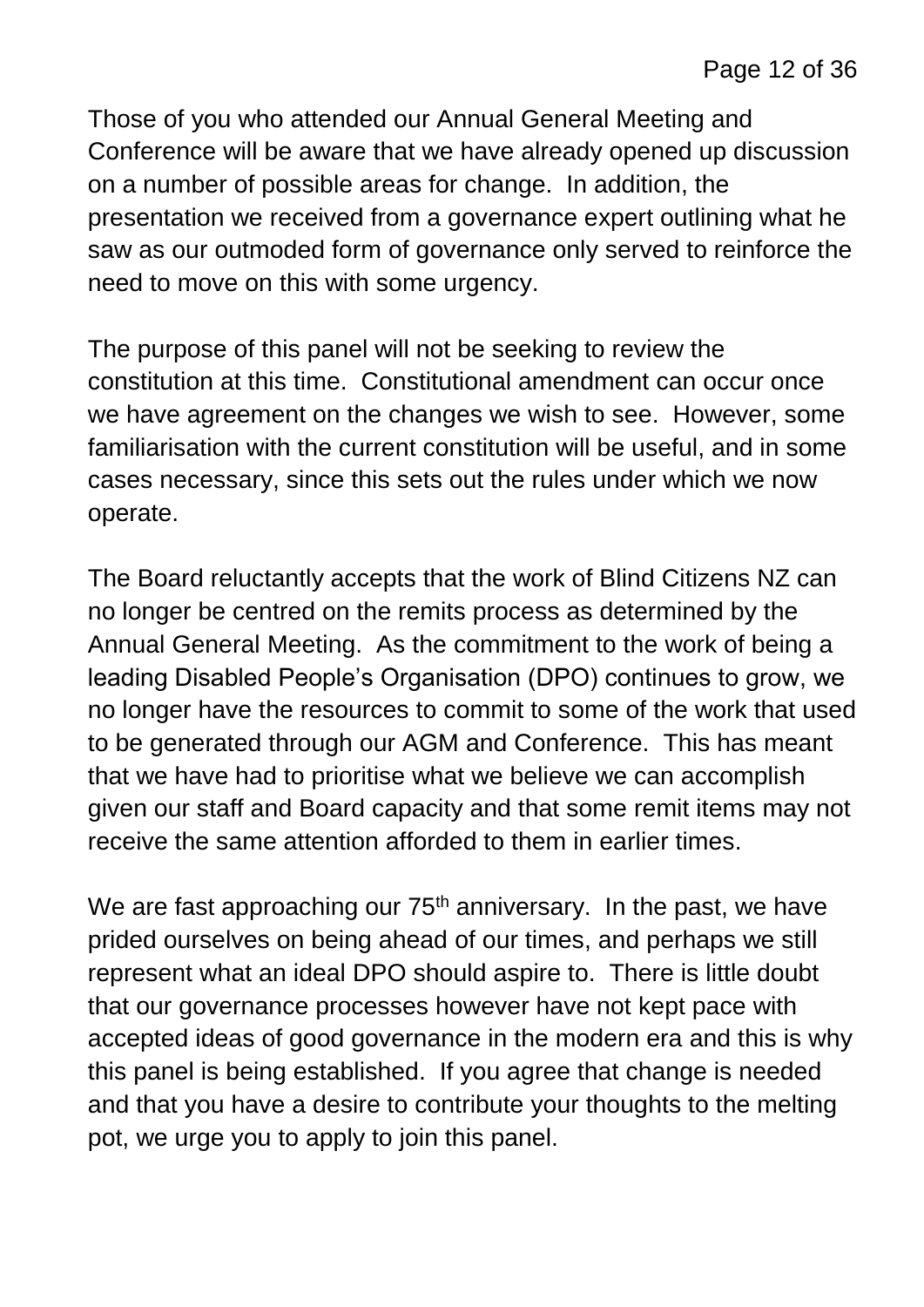The date for the close of expressions of interest is 31 January 2018. A budget has been provided for this work and there is likely to be some face-to-face meetings as well as email communications. However, the work must be completed by 31 July in order to have plenty of time for the points we raise to be studied before approval is sought at the Annual General Meeting and Conference in October 2018. Please submit your expression of interest to National Office ensuring it is received by 4pm, Wednesday 31 January to any of the following:

- Email to: admin@abcnz.org.nz; or
- **Post to: PO Box 7144, Newtown, Wellington.**

## **Notice of Extra Ordinary Election to fill the Member-at-Large Vacancy From Rose Wilkinson, Returning Officer**

The election of Paula Waby to the position of World Blind Union Representative, leaves a vacancy for the Member-at-Large position she previously held. The term of office she was serving, concludes at the end of the 2019 Annual General Meeting and Conference. To fill the Member-at-Large vacancy, an extra-ordinary election will be held. Voting members are reminded the Board has the delegated authority to set its own timelines for an extra-ordinary election, and that these can vary to those of scheduled elections. Timeframes to fill the Member-at-Large vacancy are now notified.

**1. Am I eligible for nomination to stand for election to this position**? Eligibility requirements are set out in Constitutional Ruling 10.1. You are eligible for nomination provided you have been a financial Ordinary Member of Blind Citizens NZ for no less than 24 full months measured cumulatively during the period of five consecutive years ending on the closing date for nominations.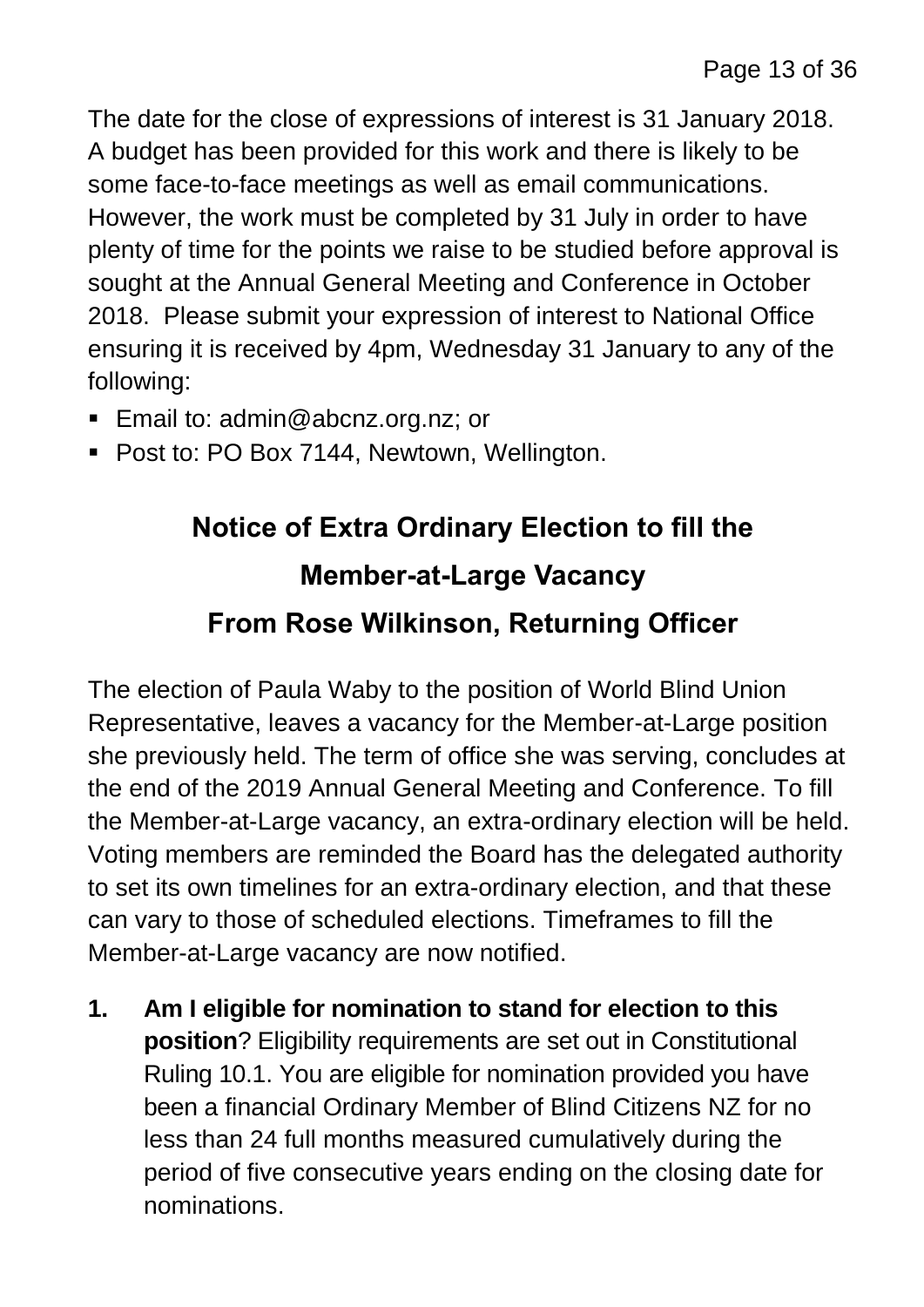**2. How do I go about being nominated?** Nominations must be agreed to by the nominee (person standing for election), and the two individuals moving and seconding the nomination. Nomination forms require the signature of all three individuals. Email procedures similarly require each of the three individuals to confirm their role in the nomination process. Candidates who choose the email procedure are required to contact the Returning Officer prior to commencing this process. This is important for there are instructions unique to the email procedure that must be followed i.e. the email process mirrors as closely as possible, requirements for the paper-based option.

Candidates are required to submit supporting information and position statement to the Returning Officer with their completed nomination. Requirements for the nomination process must be concluded (including completed nominations being received by the Returning Officer), by **the close of nominations, 4pm, Wednesday 31 January 2018**. Contact details for the Returning Officer are:

- Postal: Blind Citizens NZ, PO Box 7144, Newtown, Wellington 6242;
- Fax: 04-389-0030;
- **Email: [election@abcnz.org.nz](mailto:election@abcnz.org.nz)**
- **3. What happens after nominations close**? In the event only one nomination is received no election will be held. The candidate standing for this position will be declared duly elected unopposed. However, if more than one valid nomination is received, an election will be held.
- **4. Financial Ordinary Members have their say:** Ballot material will be sent to all Ordinary Members recorded as financial on the member database at National Office as at 4pm, Wednesday 31 January 2018.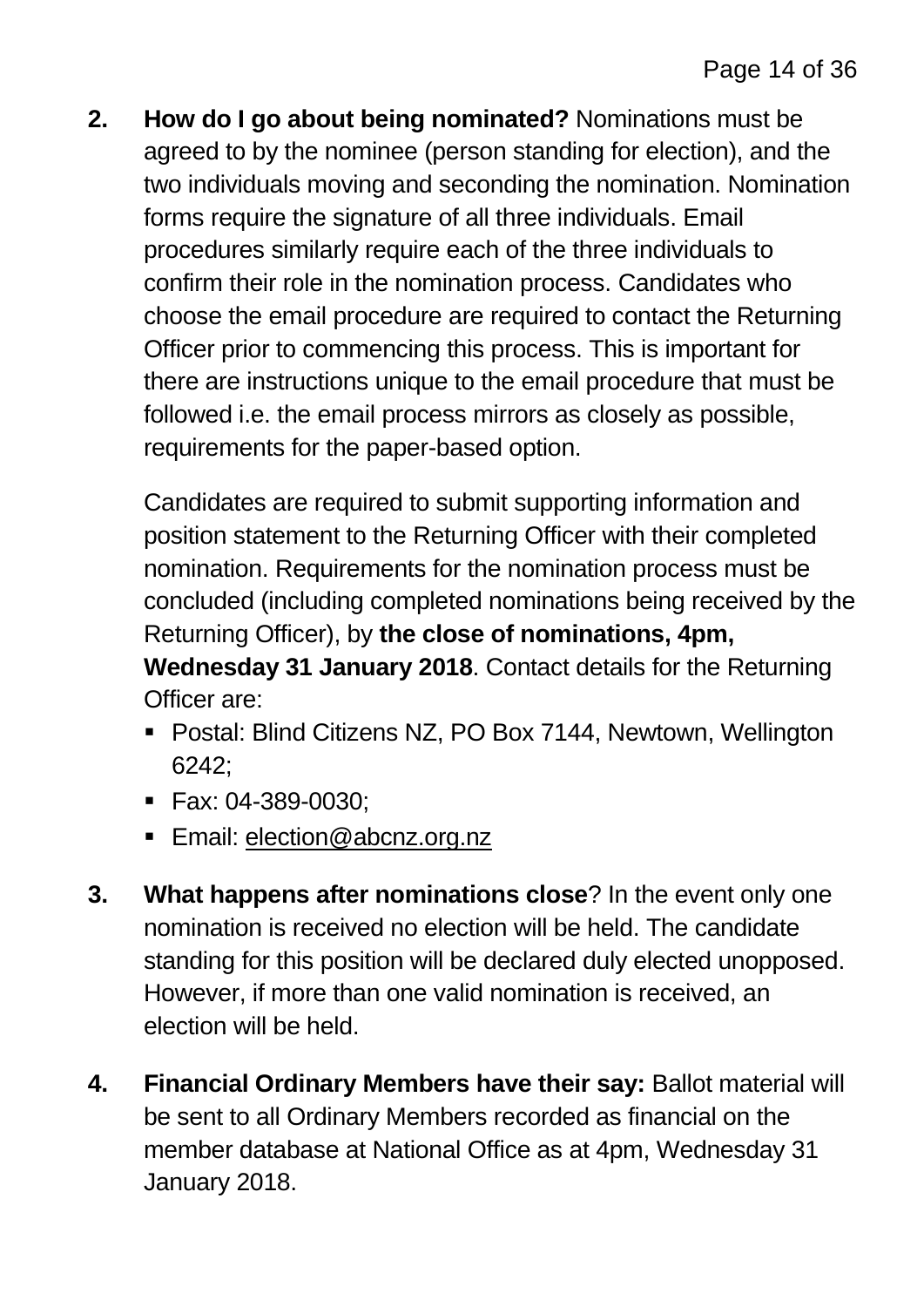Distribution of ballot material in the voting member's preferred format will happen no later than **Tuesday 20 February 2018**.

- **5. When does voting close:** Completed ballots must be received at National Office no later than **4.00 pm, Tuesday 27 March 2018**. Vote counting will take place the next day (time to be confirmed), Wednesday 28 March 2018.
- **6. Receiving election information and casting your vote**: Blind Citizens NZ has several options available for members to participate in our election process. Yes, you choose how you receive your election material, and how to cast your vote. Election (ballot) material informs you about candidates standing for election and is available in the following options: large print, audio (CD), braille, by email, and via our National Feedback Line on the Blind Foundation's Telephone Information Service (TIS).

If you are in any doubt about what your preferred communication option for elections is, please contact our national office to check soonest. You can then make changes if you need to.

Then, when casting your vote, you have three options from which to choose. Of note is that the way you vote can differ from the way you receive your election (ballot) material. You can vote using the large print ballot form, the braille ballot option (braille voting cards), or TIS. If you currently receive a large print ballot form and you are unable to cast your vote independently, perhaps you might give TIS a go. TIS offers you an independent and empowering voting experience - you independently access information about all of the candidates standing for election and cast your vote. It is also a more reliable option for ensuring your vote is received by the due date. Reliance on mail knowing delays that fall outside the control of Blind Citizens NZ can occur, is something to think about.

Do you want to know more about using TIS and using this to cast your vote?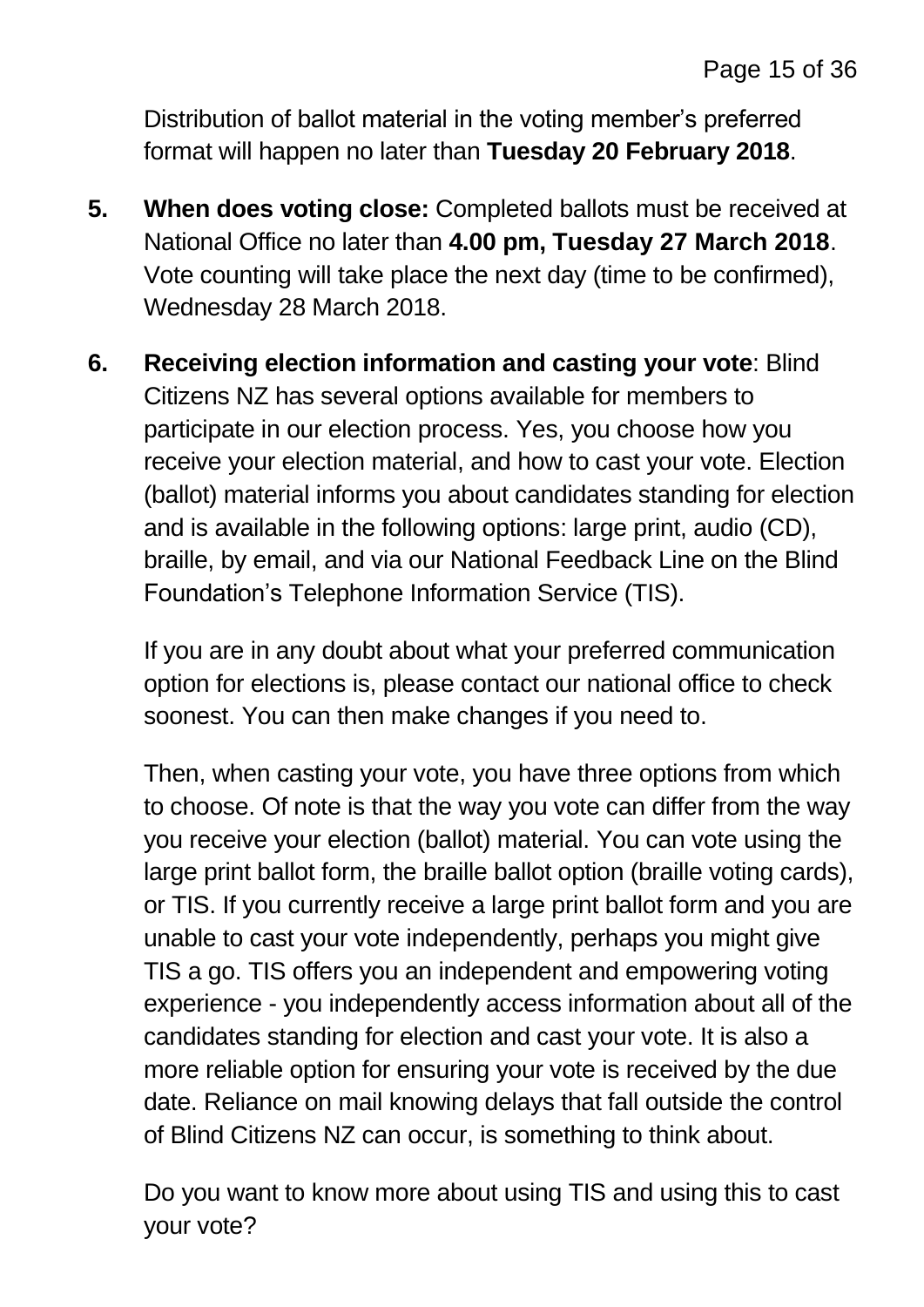Do you need to check whether you are registered with Blind Citizens NZ for this option? If your answer is yes to one or both these questions, please contact our National Office.

Last but by no means least, anyone standing for election should obtain information about Blind Citizens NZ's Board, and the Member-at-Large position. You can get this from our National Office - contact details are at the end of this Focus publication.

#### **We're establishing a Network for Guide Dog Handlers**

Made possible through an allocation of funds by the Board from a bequest received early in 2017, a two-day forum for current and aspiring Guide Dog Handlers, as well as those who have been a handler, family and friends, was held just prior to Blind Citizens NZ's AGM and Conference.

Such was the enthusiasm of handlers present who both appreciated and benefitted from the many peer-to-peer support opportunities, the suggestion for the Board of Blind Citizens NZ to support the establishment of a Guide Dog Handler Network became clear. Handlers expressed the view this will provide them with a safe and supportive environment to share ideas, experiences and information beneficial to one another.

Our December Focus issue is both timely and ideal for Blind Citizens NZ to promote this opportunity to Guide Dog Handlers so those of you yet to learn about this initiative, can add your expression of interest for the establishment of the proposed Guide Dog Handler Network. You can convey your support for the establishment of the Guide Dog Handler Network via any of the following mechanisms:

- send an email to the email-list established for the Network [guidedoghandlers-blindcitizensnz-subscribe@yahoogroups.com](mailto:guidedoghandlers-blindcitizensnz-subscribe@yahoogroups.com)
- leave a private message on Blind Citizens NZ's National Feedback Line;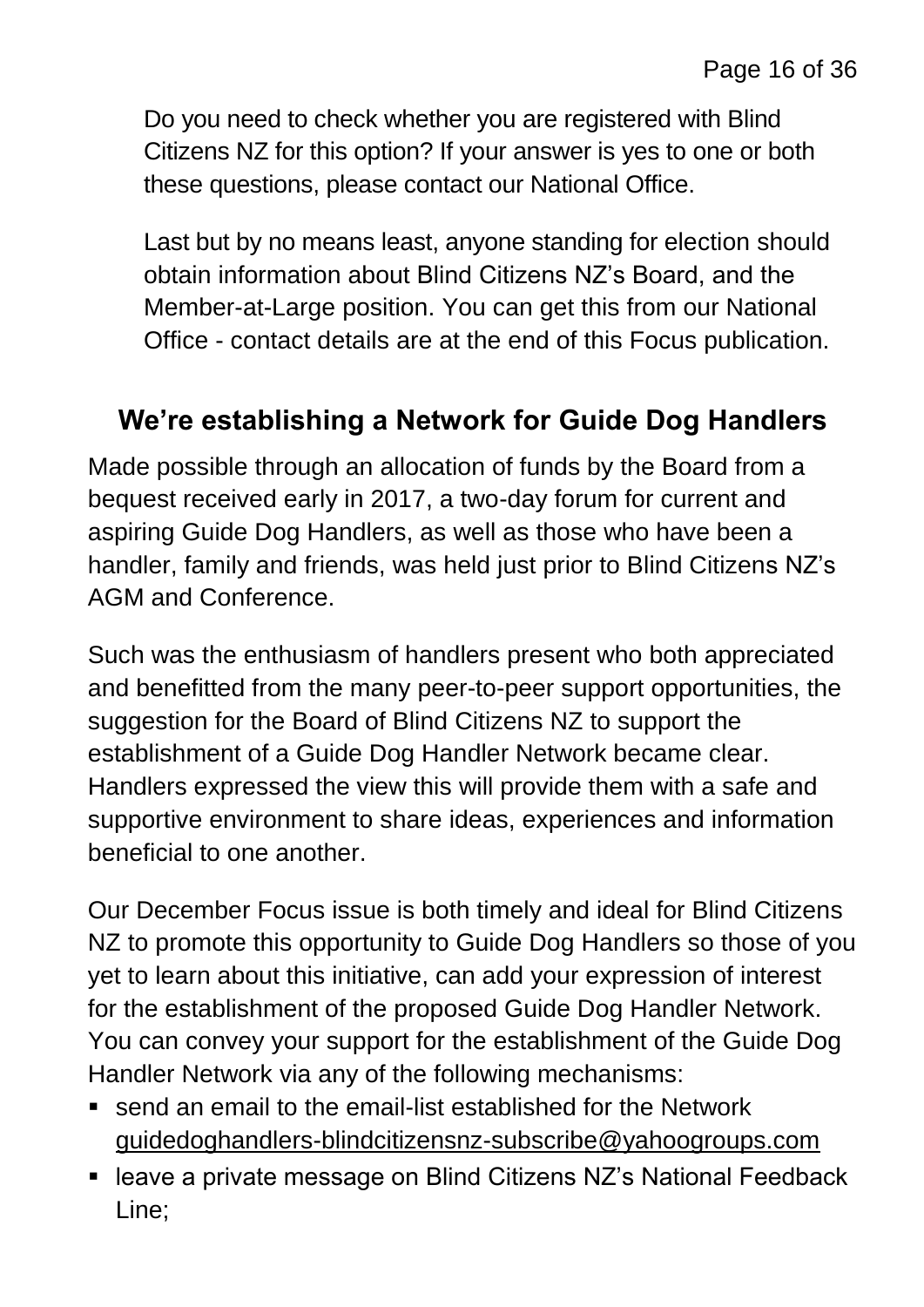- **by mail to: PO Box 7144, Newtown, Wellington 6242;**
- **by fax to: 04 389 0030**

We have some background to Blind Citizens NZ's very recently created category for Special Interest Networks and the basis for which the Guide Dog Handler Network will be established. Special Interest Networks may exist where blind, deafblind and vision impaired people wish to join together to pursue a common interest or characteristic i.e. such as for Guide Dog Handlers.

Membership criteria is minimal - members must live in New Zealand. There must be a minimum of five, three of whom will be financial ordinary members of Blind Citizens NZ. Once established, the Network will be required to appoint a Coordinator who must be a financial ordinary member of Blind Citizens NZ. The Network once established, will determine how it will link with and keep its membership informed. As this will be the very first Special Interest Network, the Board will be guided as to the parameters within which the Network will operate.

## **Jonathan Godfrey, National President's Report to 2017 Annual General Meeting and National Conference From Blind Citizens NZ 2017 Annual Report**

The last twelve months have been busy, interesting, challenging, and rewarding as a consequence. I gained the office of National President in an acting capacity following the resignation of Clive Lansink in November 2016, and was elected to hold the position in my own right in March 2017. I wish to record a huge vote of thanks to Clive for his hours of dedication to Blind Citizens NZ during his time as National President and for years before that as he served on our governing body.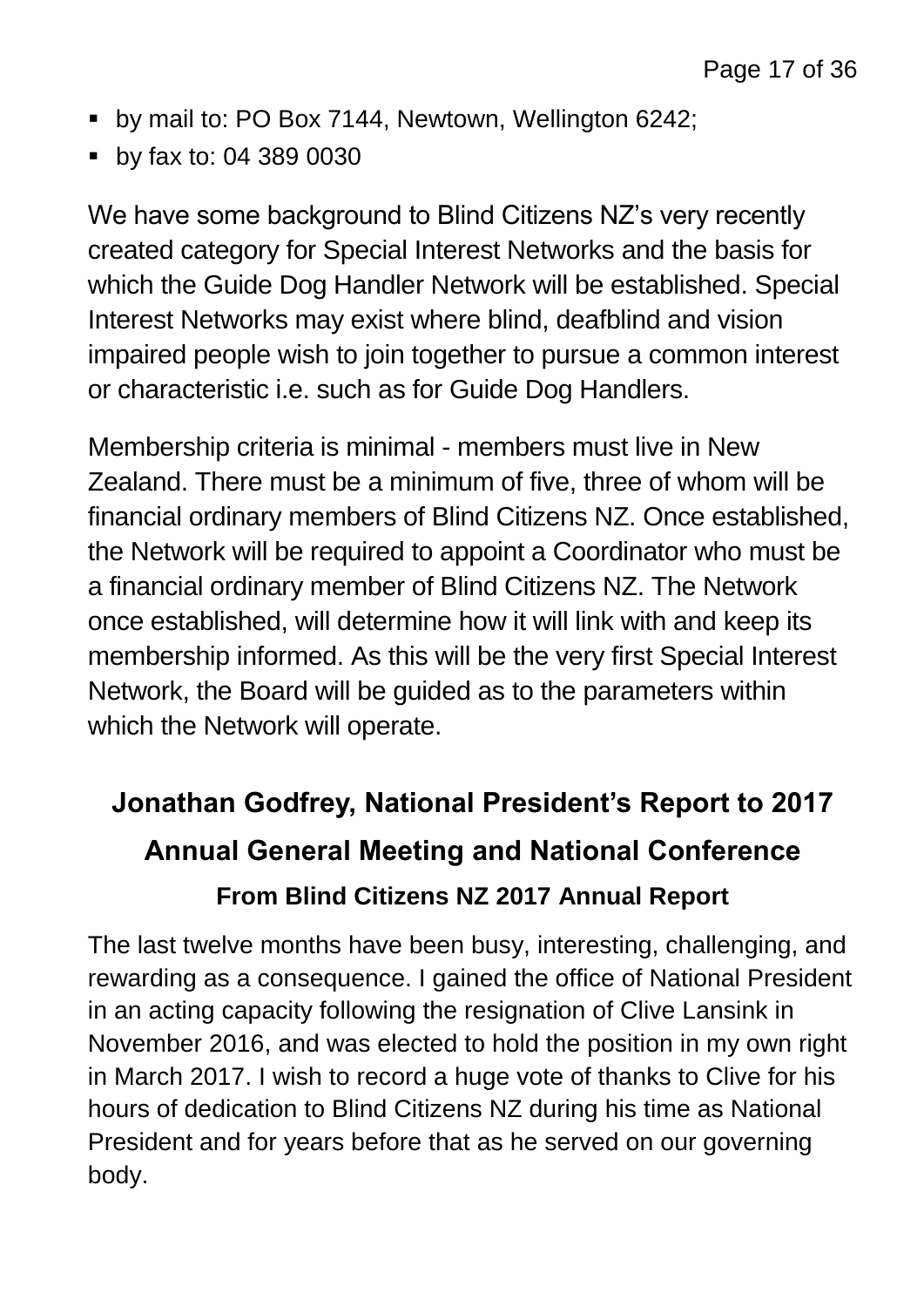I am confident that Clive's dedication remains strong, and that now he uses his energy in different ways to help improve the world for blind, deafblind and vision impaired people.

Clive's departure created my first major challenge to pull a group of people together so that we could work as a team, without one of our superstars. It hasn't always been easy and occasionally we've had to feel our way a little.

I'm pleased that a number of Board members have taken their chances to propose and then lead work in new areas because I am confident that we will all be better off if everyone gets to do their bit, in the way they want to do it. The way we work with our members (current and future) was a key discussion point at our Annual Planning Meeting, and motivated the selection of the theme for this year's conference. With this in mind, I believe we need to find ways of working that suit everyone who wants to help promote and contribute to the work of Blind Citizens NZ, and that includes you, the blind citizens that are our members.

My first challenge away from the board table was the negotiation with the Royal New Zealand Foundation of the Blind over our funding and associated service agreement. I consider this to have been successful, with a significant increase in our funding, but also the recognition that we at Blind Citizens NZ were the lead organisation on a range of issues facing our members and other blind citizens. Of particular note is the recognition that the work we do with government as a Disabled Persons' Organisation (DPO) is making headway on a range of issues because of our importance in the success of the DPO Coalition. The DPO Coalition co-governs the progress on the Disability Action Plan. Our regular meetings with government officials check on the progress of plans set down back in 2014, some of which are advocacy matters that affect blind people every day while others are less relevant to our members.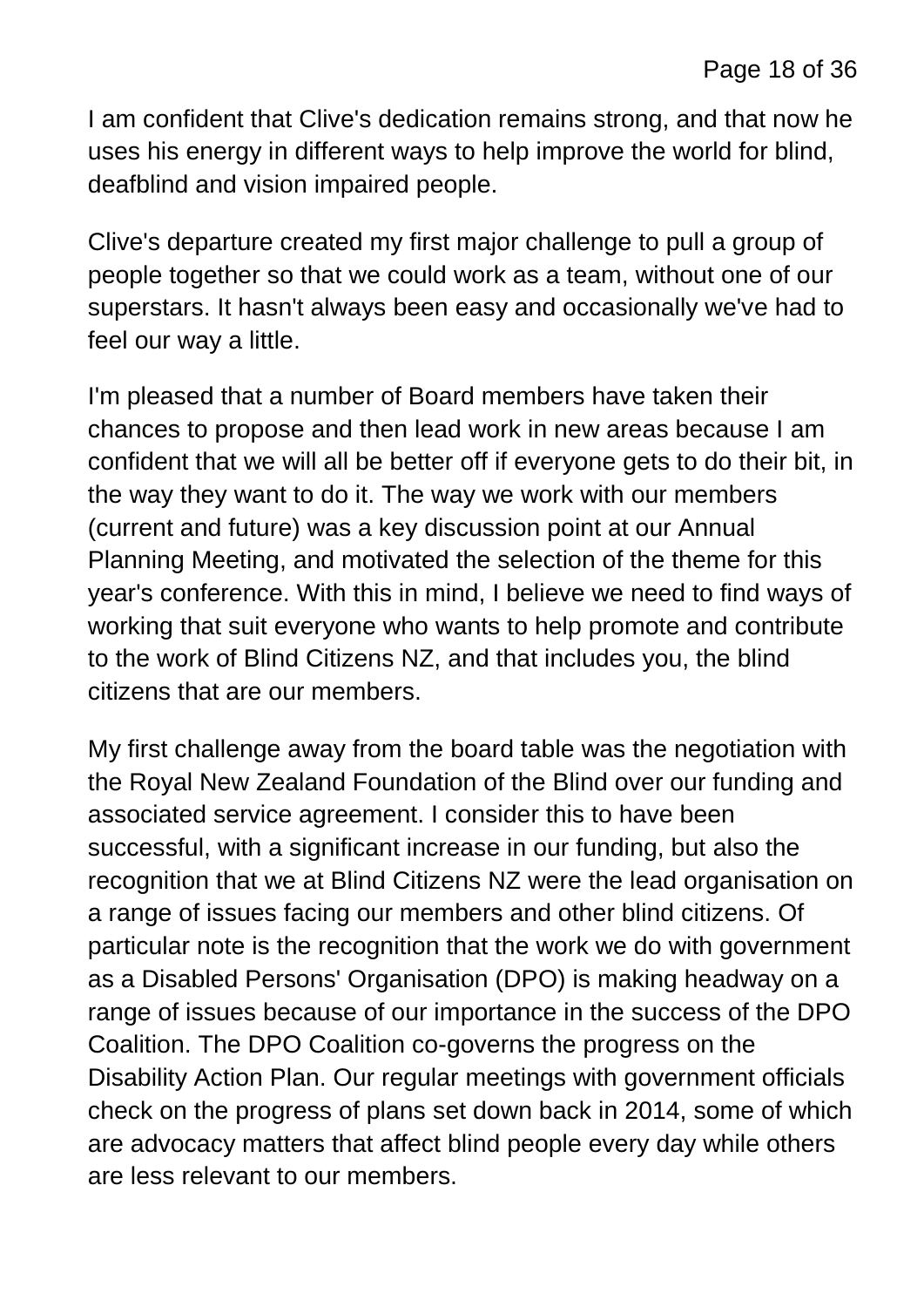Action 9A is a key one for blind people; it reads, "Increase accessibility of information across government agencies". At our most recent DPO Coalition meeting this action is considered "on track", but the notes show we had some delays along the way. In contrast, Action 9B, "Understand the journey through the justice sector for disabled adults, disabled children and their families" has been completely "off track" until very recently. We can link these two actions to resolutions passed at our conferences; we know that we can contribute to the debate on these actions because our members have given us a mandate and stated our collective aspiration.

On a topic much closer to my own heart, Action 9E, is to "Implement the work programme of the Disability Data and Evidence Working Group, including a focus on Maori and Pasifika." I am a member of this working group, having been appointed by the DPO Coalition as the "DPO Lead". The working group hasn't done much this year, but the impact of the work done in 2016 is now being implemented.

My recent column in our Focus magazine mentioned some statistical information that we now have, because a set of questions that establish an indicator of disability status is included in several major surveys conducted by Statistics NZ. These questions will also feature in the 2018 Census, and in surveys conducted by other government agencies. We will soon find ourselves in possession of a deluge of quantitative data that supports the things we've known for years at the anecdotal level.

Our close working relationship with other DPOs and Government via the DPO Coalition means we have also been able to promote a few of our own advocacy issues. We know we have the support of our DPO Coalition partners on banking issues, identification, and the companion card initiative to increase access to a range of cultural activities.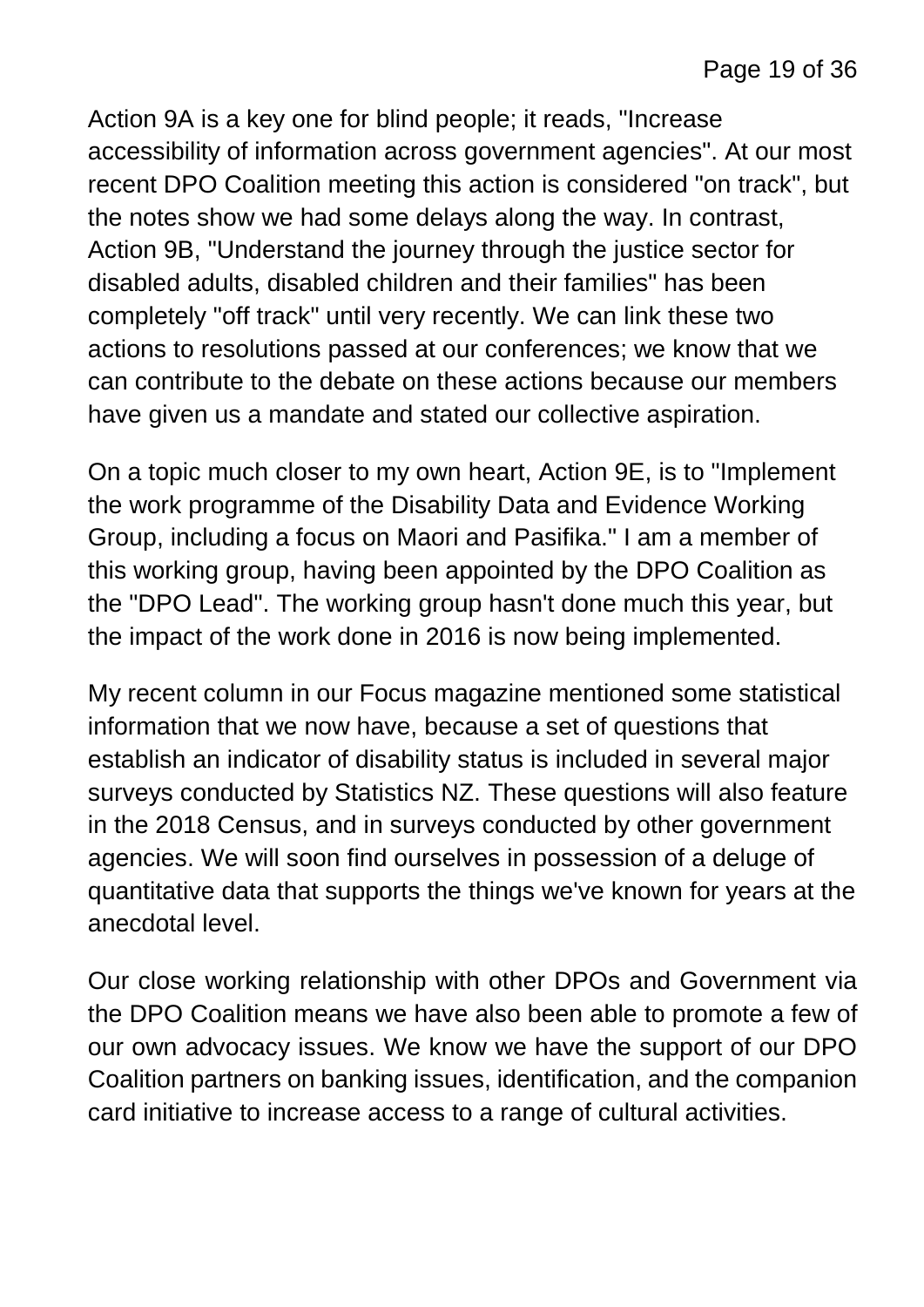Back at the Board level, we've been changing the effort being made in the social media space and working hard to create a Strategic Plan that works for all of us. I'm particularly keen on the statement of purpose we've proposed and I've been testing it a lot this year; I think it has been well-received.

My friends and family might be seeing a lot more of our organisation's work than they've been used to seeing thanks to exposure via Facebook. I believe we have more work to do in the social media space than just liking and sharing things on Facebook though. This is one area of work that will only succeed if members outside the Board actively engage with our work. We need to celebrate the progress being made in all facets of our work, including the work done by our representatives serving on boards, panels, and focus groups. I leave it to others to report on their representative activities elsewhere, but we need to thank these people who commit time and energy to promote our vision. At an organisational level we continue to support Martine Abel-Williamson in her global role as Treasurer of the World Blind Union. We've also had a great deal of governance training, and we've done the things a board has to do to keep an organisation like ours running.

Our staff play a key role in our success. Our Executive Officer, Rose Wilkinson, has been ably supported by Puti Rutene in the Office and contractors to help with fundraising, financial management, and minute-taking. Our National Office has been working slightly differently over recent years as the Board strives for efficiency and effectiveness. In summary, we are concerned that the time spent on administrative matters is time not spent on advocacy. We are keen to make sure the administrative matters are robust, diligent, and meet all legislative requirements, but we cannot afford to miss opportunities in the advocacy arena because we were so tied up doing the housework. This problem is not just one for the National Office. In recent years a number of branches have really struggled to meet the requirements of our constitution and policies.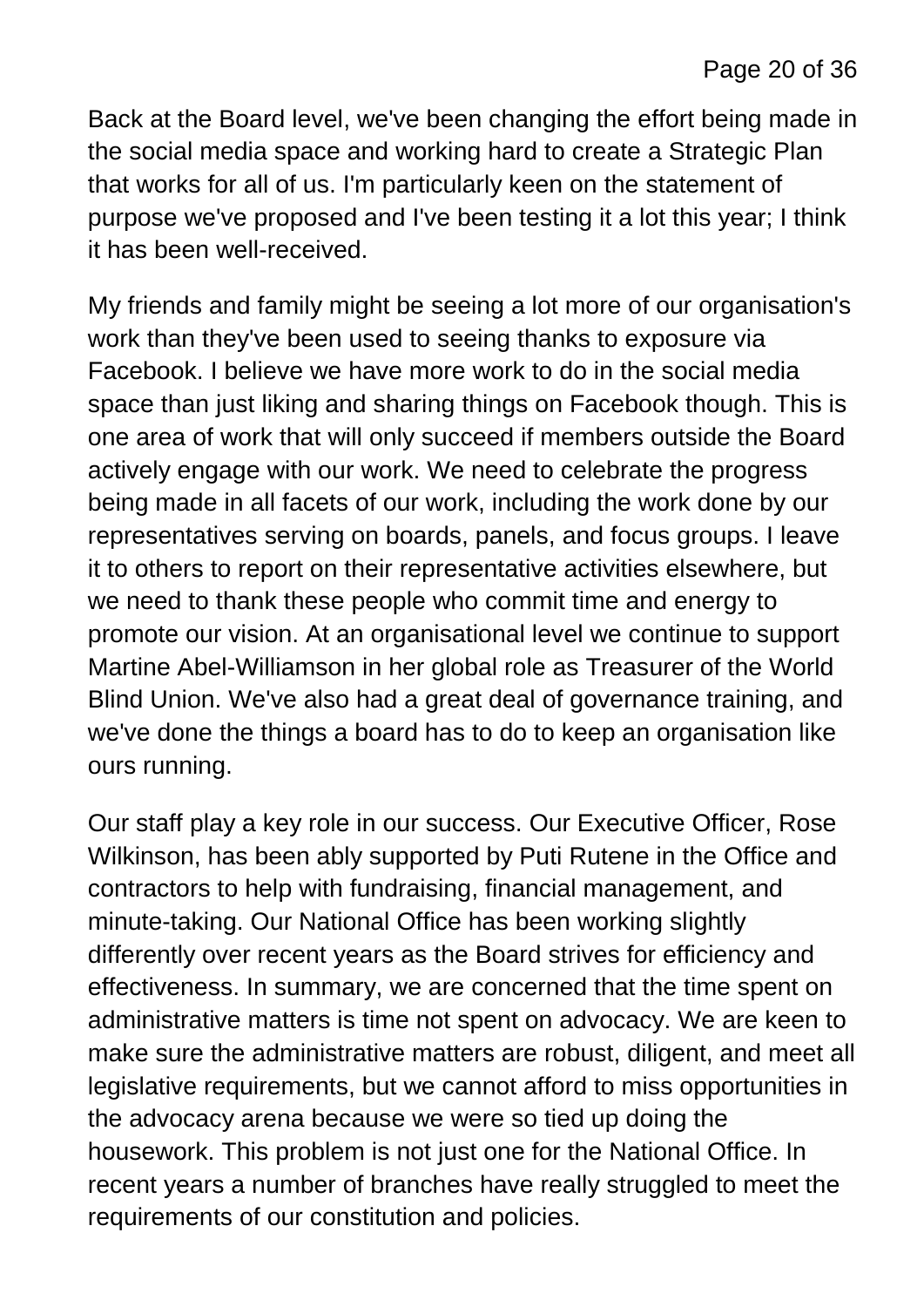Over the last twelve months, National Council approved constitutional changes and the Board has established policies for geographic networks, and by the time of our AGM, the number of networks will have risen to three, perhaps four, from one a year ago. I do see a need and opportunities for us to help establish even more networks in future, hopefully going into areas where Blind Citizens NZ hasn't had a formal branch presence to date.

The Board has decided that there is sufficient interest in legislation from our membership to support the work of the Access Alliance which is calling for enforceable minimum standards for meeting the needs of all disabled New Zealanders.

We've also spent time reviewing the work of the Constitutional Review Committee and have determined that the proposed new constitution for the Royal New Zealand Foundation of the Blind Inc. is an improvement on the current constitution and can now encourage our members to support it too.

As National President, I've chaired numerous meetings, attended even more meetings, spoken in public forums and at Select Committees, and visited a number of our regions. I can't do everything, and actually, I don't want to either; I don't have to do everything though because I do have confidence in other Board members and can pass work on to them, especially when my family and work commitments clash with those activities.

My own mother has needed to help me with my children from time to time over the last twelve months, and I wish to thank her publicly for that support. She is just one of the many people that contribute to our organisation even though they are not our members; I ask you to pass on my thanks to anyone who helps you or your branch as a volunteer. We really do need to value these people for their support.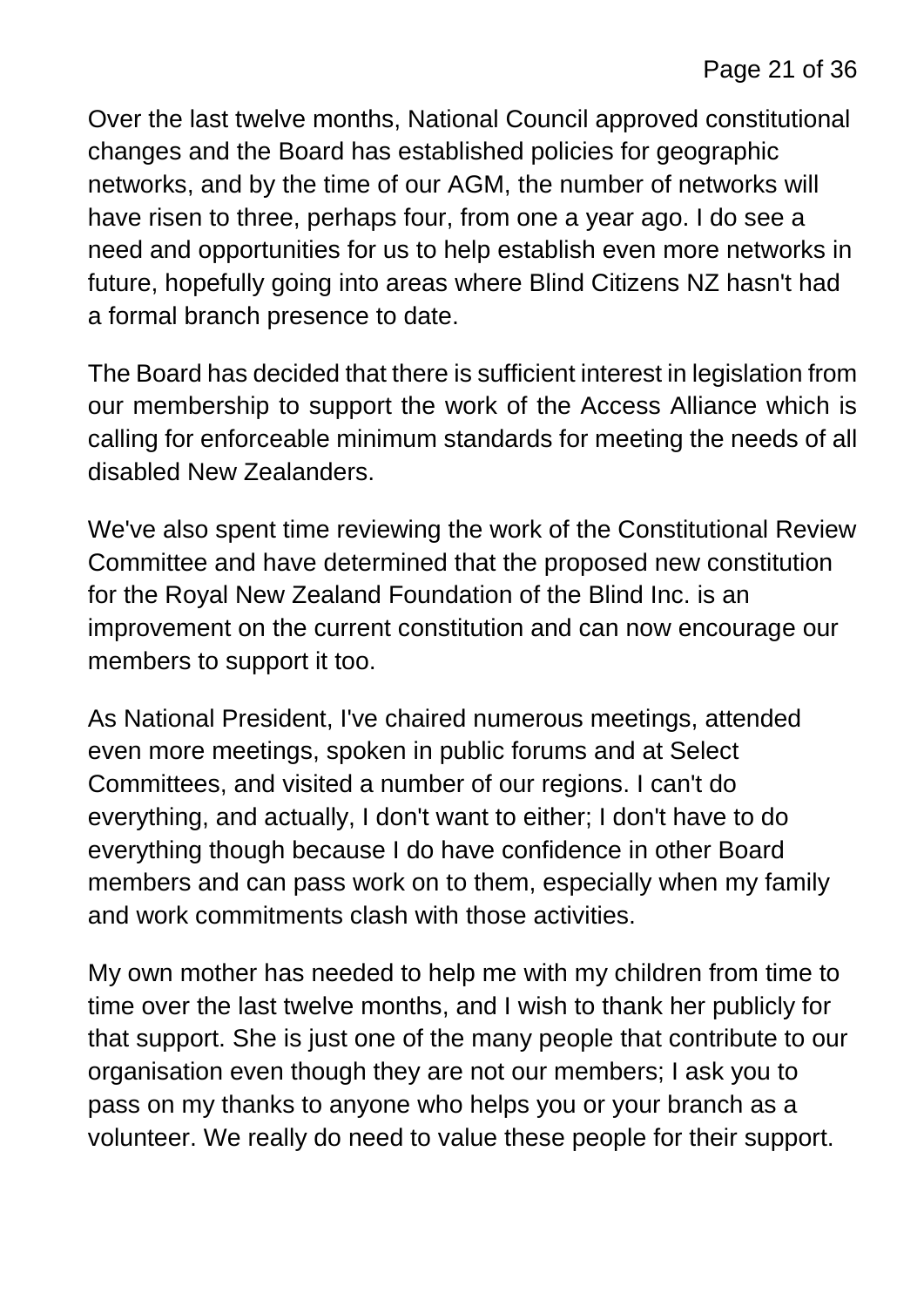Perhaps it is only through being forced to look back over the last twelve months as part of writing a report for the membership that I can truly appreciate the quantum of work that has been done by me, the Board, our staff, our Branches and Networks, and our Volunteers. In the end, I think it fair to ask why we all do all the work we do for Blind Citizens NZ. For me it is pretty simple. We exist to give voice to the aspirations and lived experience of blind New Zealanders. That is, our members and the numerous other blind people living in New Zealand today and those people who will find themselves part of the blind community in the years

#### **Titbits from the Annual General Meeting and Conference From Rose Wilkinson, Executive Officer**

This article highlights bits and pieces from the three days, and celebrates this year's award-recipients. Some aspects may be a little repetitive having been mentioned earlier in this publication…

Friday's AGM business sessions were full on. These involved, working through remits, endorsing the Constitutional amendment about establishing Special Interest Networks, adopting the Strategic Plan 2018-2020 with an amendment that recognises Blind Citizens NZ's international affiliations, and generally getting the work done. While three branches were disestablished, news of three Networks being established i.e. Christchurch, Taranaki and Gisborne, was celebrated.

Saturday's open day started with Invercargill City Council's Deputy Mayor Rebecca Amundsen, carrying out the official opening. Her presentation was followed by a series of guest speakers, whose respective topics painted a picture around advocacy, legislation, human rights, accessible legislation, and pathways responding to any and all of these topics. Speakers were Sue Plowman from Auckland Disability Law; Clive Lansink Immediate Past President Blind Citizens NZ; Paula Tesoriero Disability Rights Commissioner;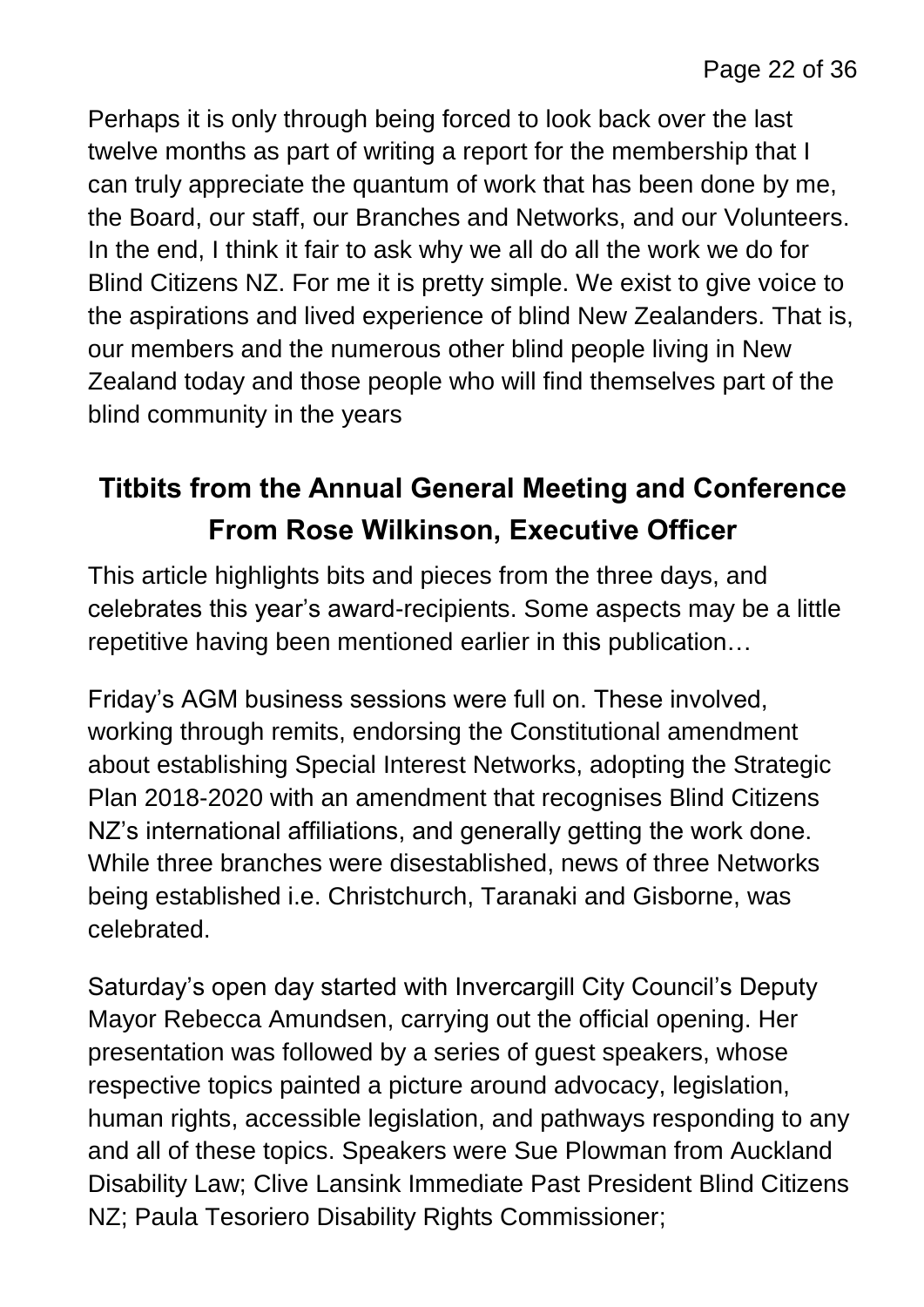Dianne Rogers General Manager Policy and Advocacy and Project Manager to the Access Alliance; and Brian Coffey, Director Office for Disability Issues.

Graeme Nahkies Director BoardWorks International gave a thoughtprovoking presentation that considered many elements of Blind Citizens NZ including its Constitution and organisational structure. Áine Kelly-Costello's perspectives as a young blind campaigner also focussed on various modes of communication and social media to both inform and engage with members.

Presentations during Saturday's Open Day concluded with a walk down memory lane by all but one of the past National Presidents of Blind Citizens NZ. Forming a panel, Mary Schnackenberg, Doug Johnson, Vaughan Dodd, Carolyn Weston and Clive Lansink each talked about and reflected on their respective time as National President. They also gave feedback in relation to this year's theme.

During Saturday evening's Conference Dinner, award presentations were made. Donald Hunt of Waimate and Joseph Twomey of Whanganui were each awarded the Beamish Memorial Medal for their respective and numerous contributions to Blind Citizens NZ over many, many years.

Wellington City Council and Auckland Council were recipients of the prestigious Extra Touch Award. Auckland Council's outstanding support to blind and vision-impaired Aucklanders during the 2016 local authority elections meant that as voters, they were well-informed about candidates standing for election, and able to exercise their vote in the closest approach to a secret vote Auckland Council could provide. Achieving a world-first, Wellington City Council's installation of 200 iBeacons from one end of the Wellington CBD to the other means blind and vision impaired Wellingtonians and visitors are informed about names of shops and businesses, and what is beyond the entrance.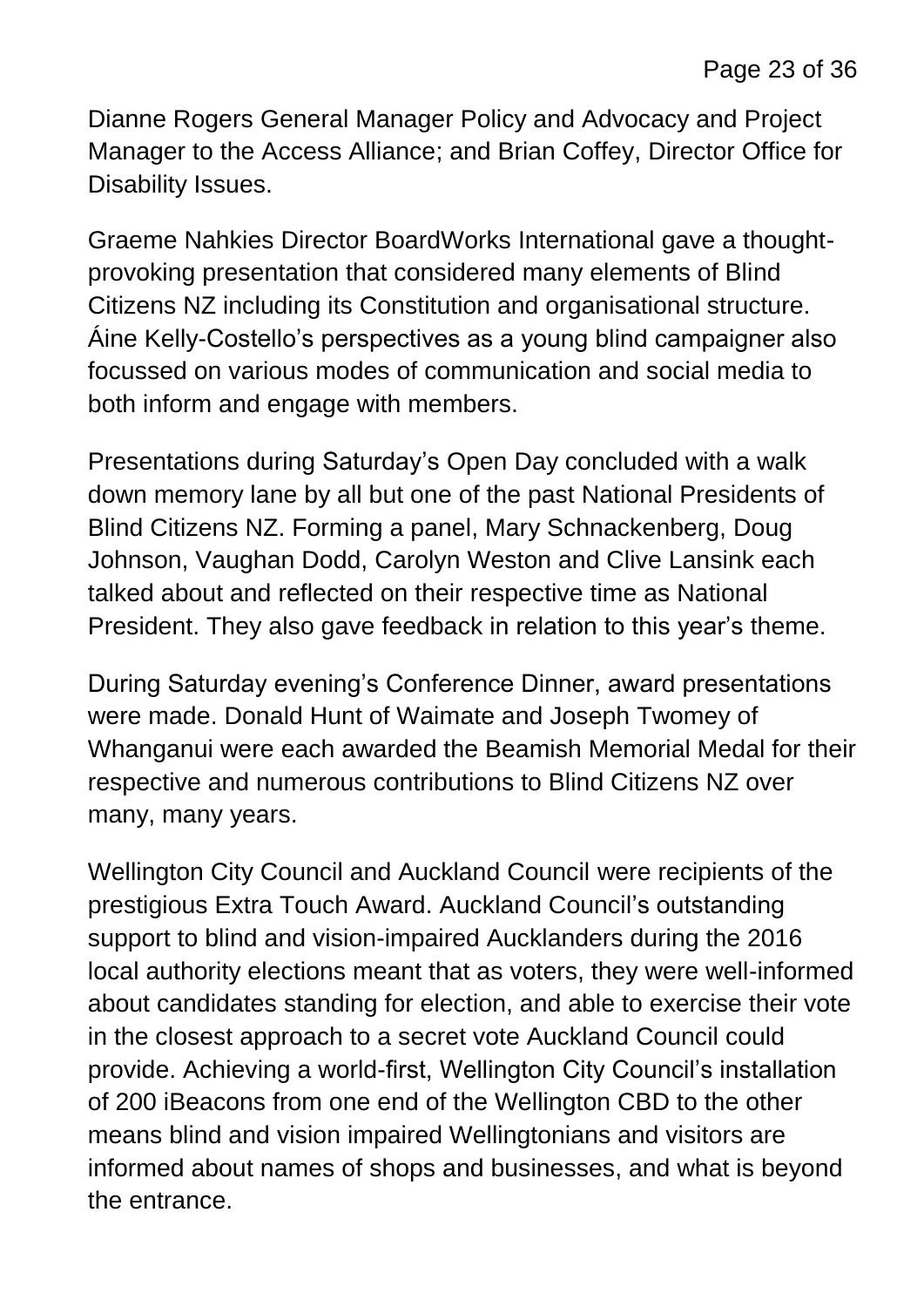IBeacons, in conjunction with the BlindSquare App, describe the layout of shops including where the counter is, about obstacles and barriers within, and on exiting, direction and where the nearest bus stop or pedestrian crossing will be.

The John McDonald Trophy was awarded to Nelson Branch recognising that as at 30 June 2017, it had the highest number of members in proportion to the total number of Blind Foundation members in their geographical area.

Doug Johnston was delighted to present on behalf of the Board, the Johnston Trophy for leadership to Áine Kelly-Costello, recognising her contributions to Blind Citizens NZ, blind youth and the blind community in general.

There were two additional, and special presentations this year. The first of these going to Carolyn Weston for her unstinting contributions as Focus Editor over ten years. And to Clive Lansink for his tireless energy and contributions during his successive terms and clocking up 10 years as National President, making him the longest-serving National President in the history of Blind Citizens NZ.

An enjoyable time was had by those who came together for this year's AGM and Conference which was held at the Ascot Park Hotel Invercargill. The facilities were superb, and overall, the support and assistance provided by hotel personnel and staff was exemplar and contributed to everyone's experience and a hugely successful event. The Minutes of the AGM and Conference will shortly be released so you will be able to read more about outcomes etc.

If you are thinking about coming along to next year's Annual General Meeting and Conference, you can start planning now. The Brentwood Hotel Wellington is the venue for 2018, where everyone comes together on Friday 5 October for three days through to Sunday 7 October inclusive.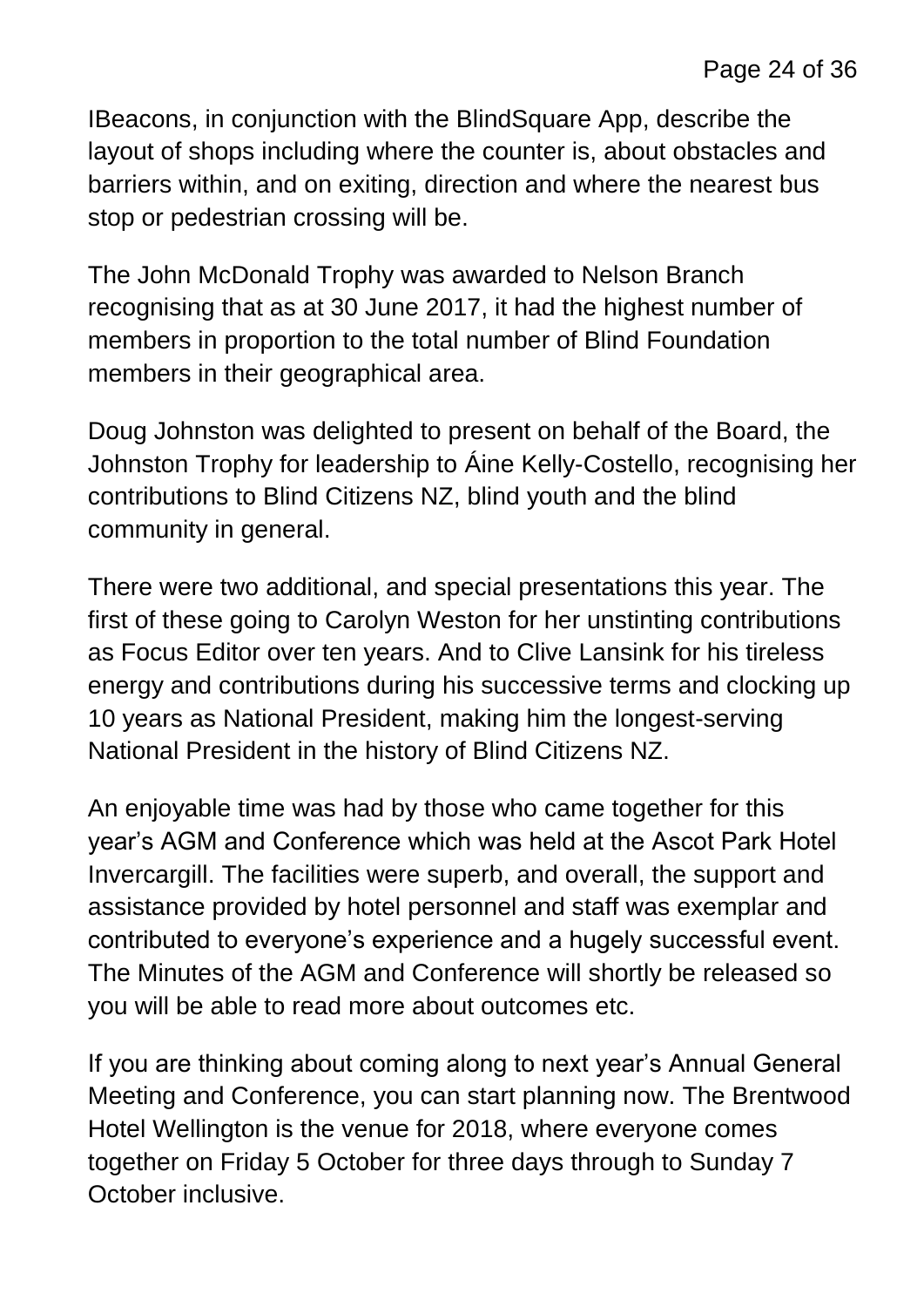#### **Electronic Health Records: a direction for health care**

#### **From Stephanie Fletcher, Ministry of Health**

In 2016 a new Health Strategy was released which provides for a future direction for health care that includes a culture and values that will underpin this direction. One of the action points of the Strategy was to establish an electronic health record. Work has commenced within the Ministry of Health to prepare a business case for Cabinet for approval. It is anticipated that the business case will go before Cabinet before the end of the year.

It is clear that an electronic health record needs to be for all New Zealanders; consumers, health care providers, health planners and innovators. It should enable consumer and their whanau to become more active in managing their health and wellness through accessible information provided in a way that they wish to engage with it.

The Ministry of Health has been actively engaging with a wide range of people to understand why an electronic health record is needed and what it might be. Consumers are involved in this process, from being part of a Sector Advisory Group and Governance Group that supports this project, to participating in workshops and contributing by interview.

A series of co-design workshops were recently held across the country to identify where there are information gaps in current health and social systems and how an electronic health record may enable a better supported health care system that supports the vision. The workshops have been clear in identifying that the benefits for consumers and their whanau are that they are better informed, there is less risk of error, there is less time wasted and there is improved confidence in the health system.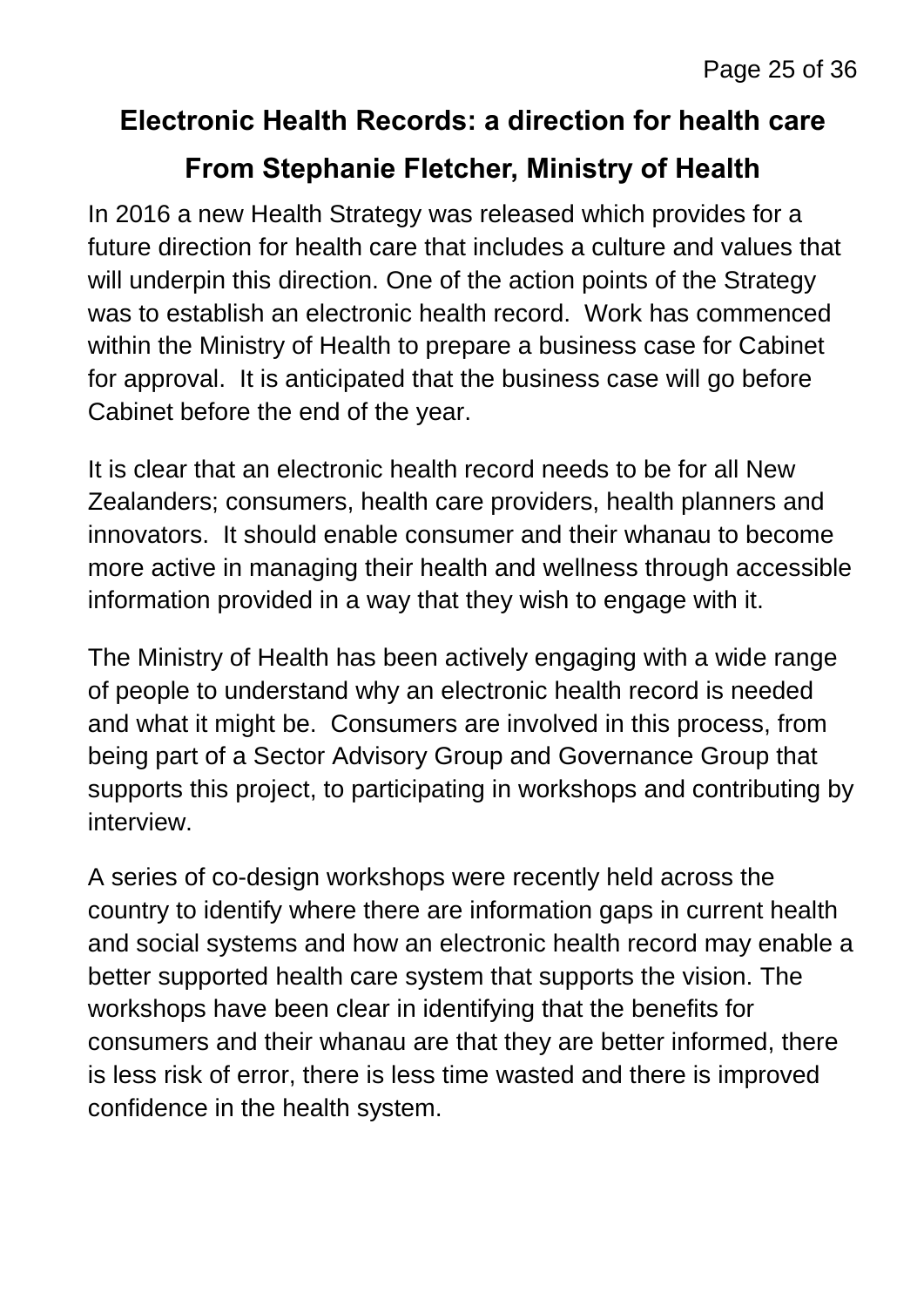Patient portals have been offered to consumers as a way to interact with their personal health information via general practice for several years now. The portal allows an individual to book appointments online, request repeat prescriptions, view lab and test results and in some cases, email your GP.

An electronic health record could build on that interaction by including hospital, allied health and non-government health records. You can see if your general practice offers a patient portal by going to <https://www.patientportals.co.nz/>

The Ministry continues to engage with consumers. If you would like to be involved in this activity please email Stephanie Fletcher in the first instance at Stephanie fletcher@moh.govt.nz

#### **Social Media, Not all Bad From Carolyn Peat**

The way people communicate and socialise has changed dramatically within the last twenty years. The rise of social media platforms, apps like Facebook, Twitter, Messenger and What's app just to name a few, has given us the ability to connect with family and friends along with the ability to connect with people who share the same interests or causes that we do.

Sadly we do hear about the bad side of social media with bullying and stalking just to name a couple but it is not all bad. I want to share a story where a small group of blind people supported each other using social media for good.

None of us will forget the Kaikoura earthquake on 14 November 2016. For one low vision lady it was very scary. She was Australian and living in Palmerston North. This was her first experience of an earthquake. She was a member of a blind chat group on an app called Roger.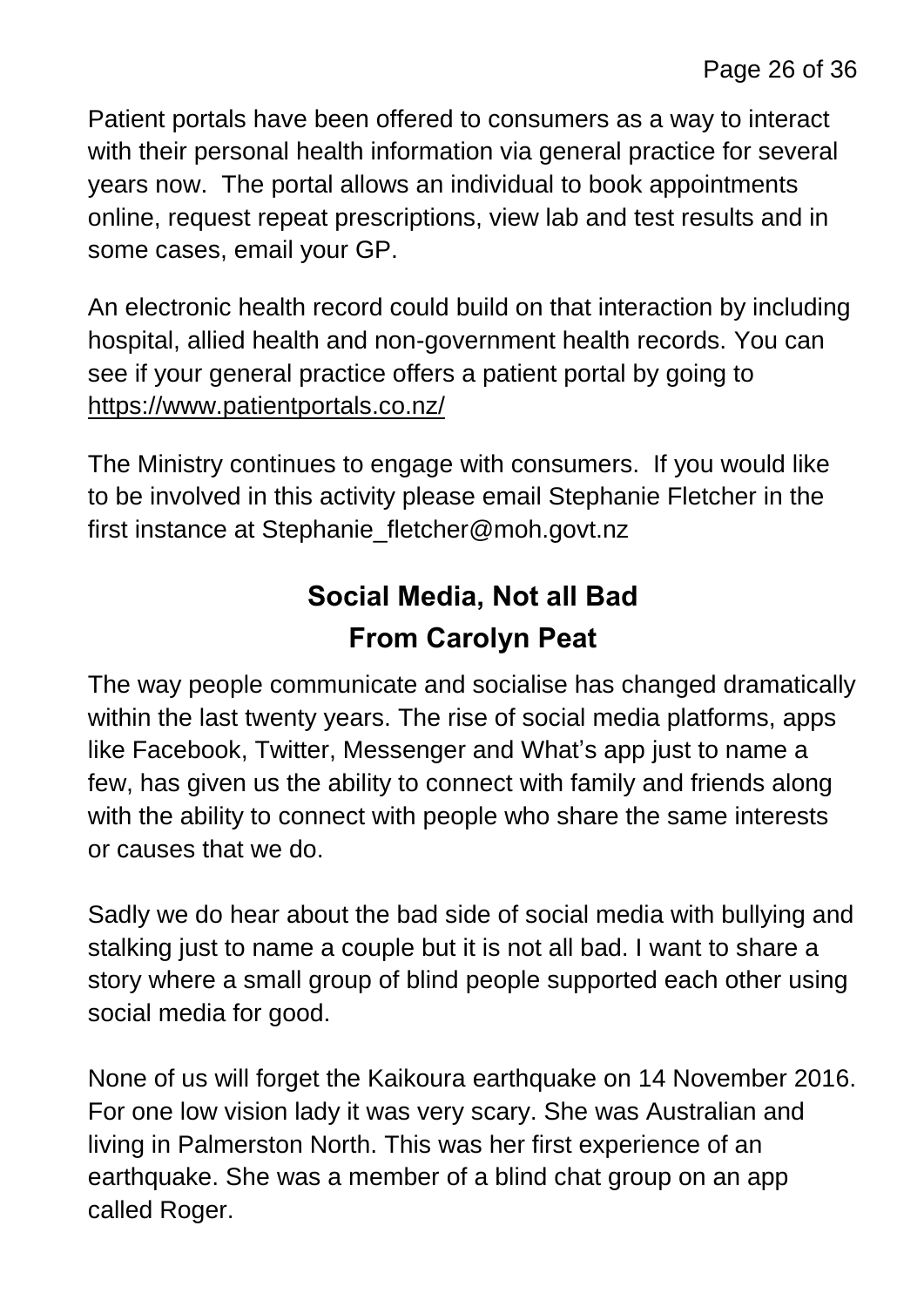So when the quake happened she recorded a message sharing exactly how she felt and you could hear the quake in the background. There was also a second message from a man in Wellington who had experienced quakes before but even he admitted this one really scared him. For the next few hours those of us awake talked with these two people, keeping them calm and asking if there was any way we could help them. Once things settled down we all went off to sleep not realising we had just been a part of something very special. The next morning the two members of our group we helped left heartfelt messages thanking us for our support and that it made them feel loved and supported even though we were not physically there.

This demonstrates the good side of social media and even though Roger no longer exists there are other apps to take its place.

Social media is a useful way for our community to support, advise and share information and I believe in this day where we are less likely to meet other blind people because there are not the same institutions some of us grew up with, this is the new way to make those contacts. There are public forums you can join and you can create closed groups with friends where it can be a safe place to talk.

We need to accept the challenge of social media and use it for the benefit of our community and by doing so we will meet a whole new group of blind and low vision people who could potentially make a huge contribution to Blind citizens NZ in the future.

The Blind Citizens NZ Board has taken up the challenge of participating in social media with a Facebook page so why not help them by liking the page and sharing the stories they post there with your networks.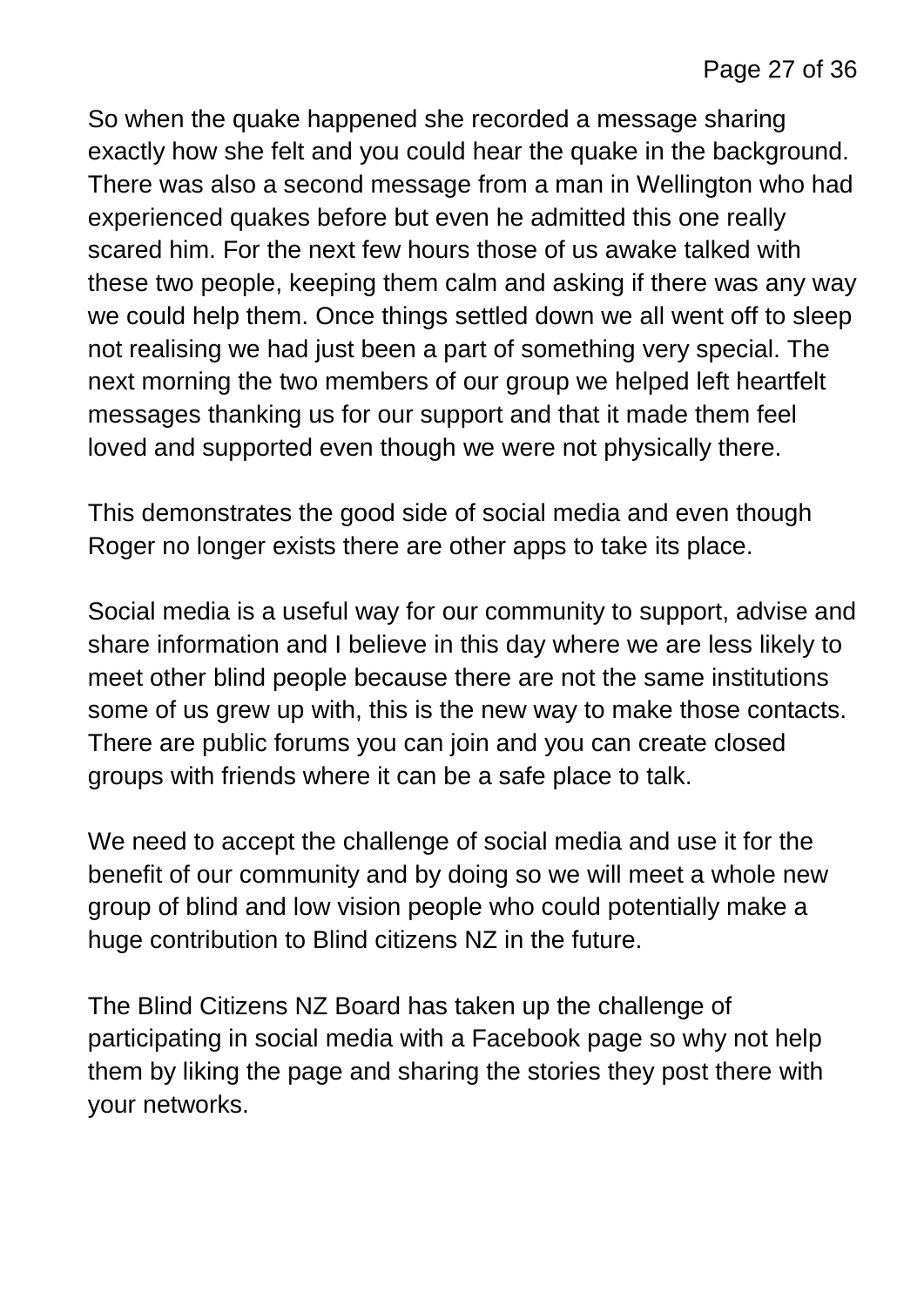#### **Disability Services about to Undergo Profound Changes from Allan Jones**

I preface this article by saying that the views and opinions stated in this article are those of the Editor and aren't necessarily the views and opinions of the Association. I hope this article will stir other association members to give an opinion I will do my best to print all opinions expressed.

For the last 10 years I have heard new "buzz" words around Disability Services. In 2006 we were visited by Australian Eddie Bartnich. His visit was sponsored by CCS Disability Action and Paul Gibson hosted Eddie to several meetings and visits around the country. Eddie had three major concepts, individualised funding, local area coordination, and listening to the dreams of disabled.

In 2007 along with many others I presented a submission to a parliamentary inquiry. In my submission I applauded training of workers but I also made a plea to not ignore the maverick caregiver. I also challenged the model of "staffed houses" suggesting that to me in many instances was the worst form of "client capture".

Soon after this inquiry Minister Turia tasked the Ministry of Health to come up with a better way of dispensing disability services. For the last two years I have heard the then Minister for Disability Issues Hon Nicky Wagner talk about "enabling good lives". The Minister also highlighted better employment for the disabled.

There were pilots in Christchurch and Hamilton. Christchurch did well in promoting employment and Hamilton did well in promoting "enabling good lives". There is a good video which I have called the Kylee video, which demonstrates that the enabling good lives approach can work for people. While waiting for a meeting at Ministry of Health I met Kylee in the foyer of the Ministry's building. She appeared even more effervescent then she is in the video and refers to her support people as "her crew".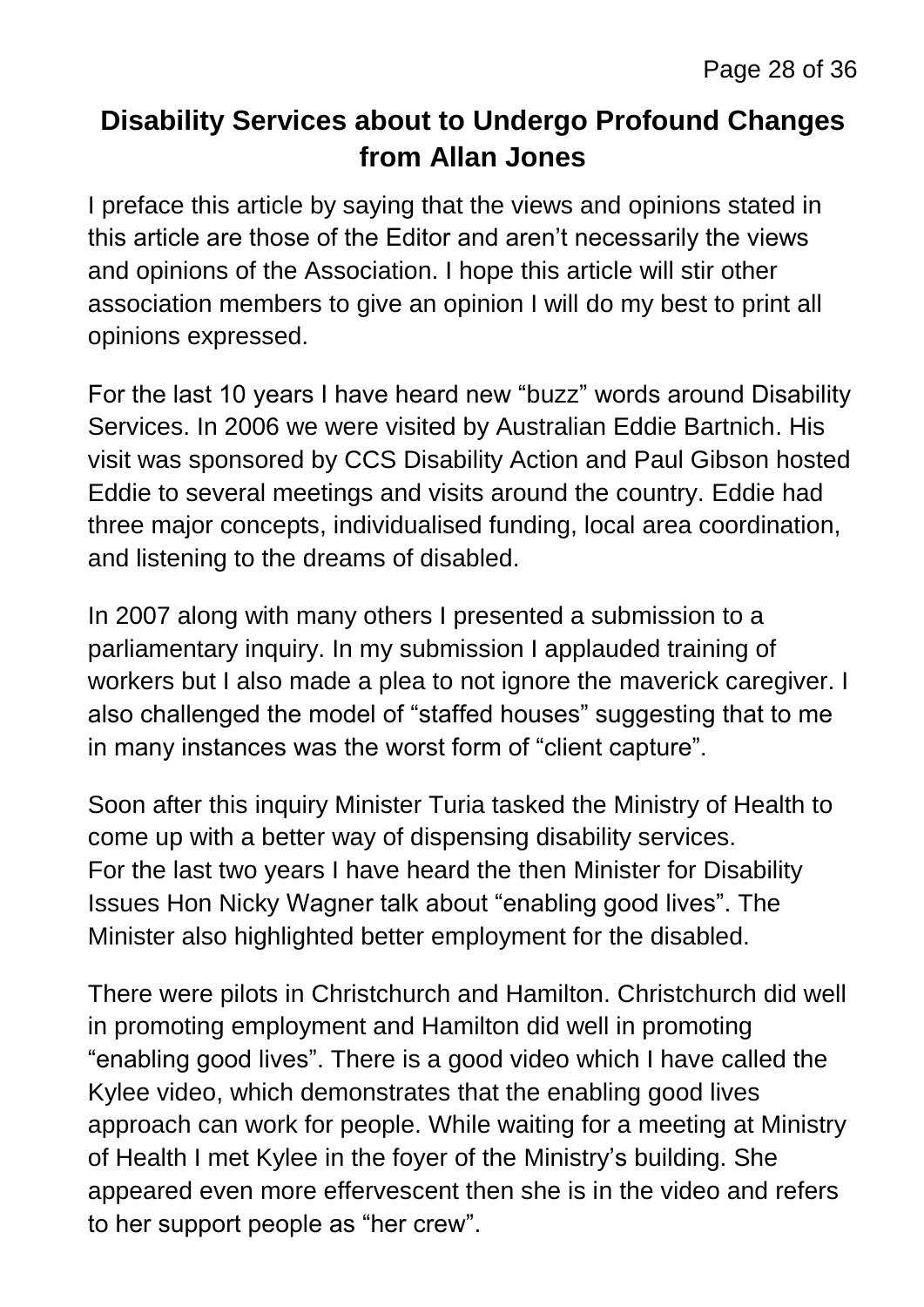Rather than having things done to her, the crew do things with her. There is a similarity in our terminology "of, and for the blind".

Hon Nicky Wagner's approach went into top gear earlier this year hence more jargon co-design, transformation and of course enabling good lives. Individualised funding is still talked about but I believe in a slightly different but important approach.

A concept where there has been considerable discussion is to have "one bucket of money" from which all disability services are paid for. Again another idea is that if your cost of disability service is under \$5,000, you would not need an assessment.

My main two disability services are transport and technology. The cost of these I should estimate being around \$3,000 per year.

I was a member of a committee to look at the provision of equipment transformation, and there were some really interesting views expressed and highlighted.

One of the services we talked about were Cochlea Implants, a very big one-off cost. Although the cost is not so high I would also put training for a guide dog in this category i.e. in the case of a guide dog a new dog would need to be trained and supplied every eight years. As the system is now, there are various levels of pricing some of which need assessment, while the lower band of equipment do not need assessment.

What has been expressed loud and clear and extremely fervently over the years is the need for assessment, and the waiting time for assessments, hence the waiting time for the delivery of equipment to be reduced dramatically.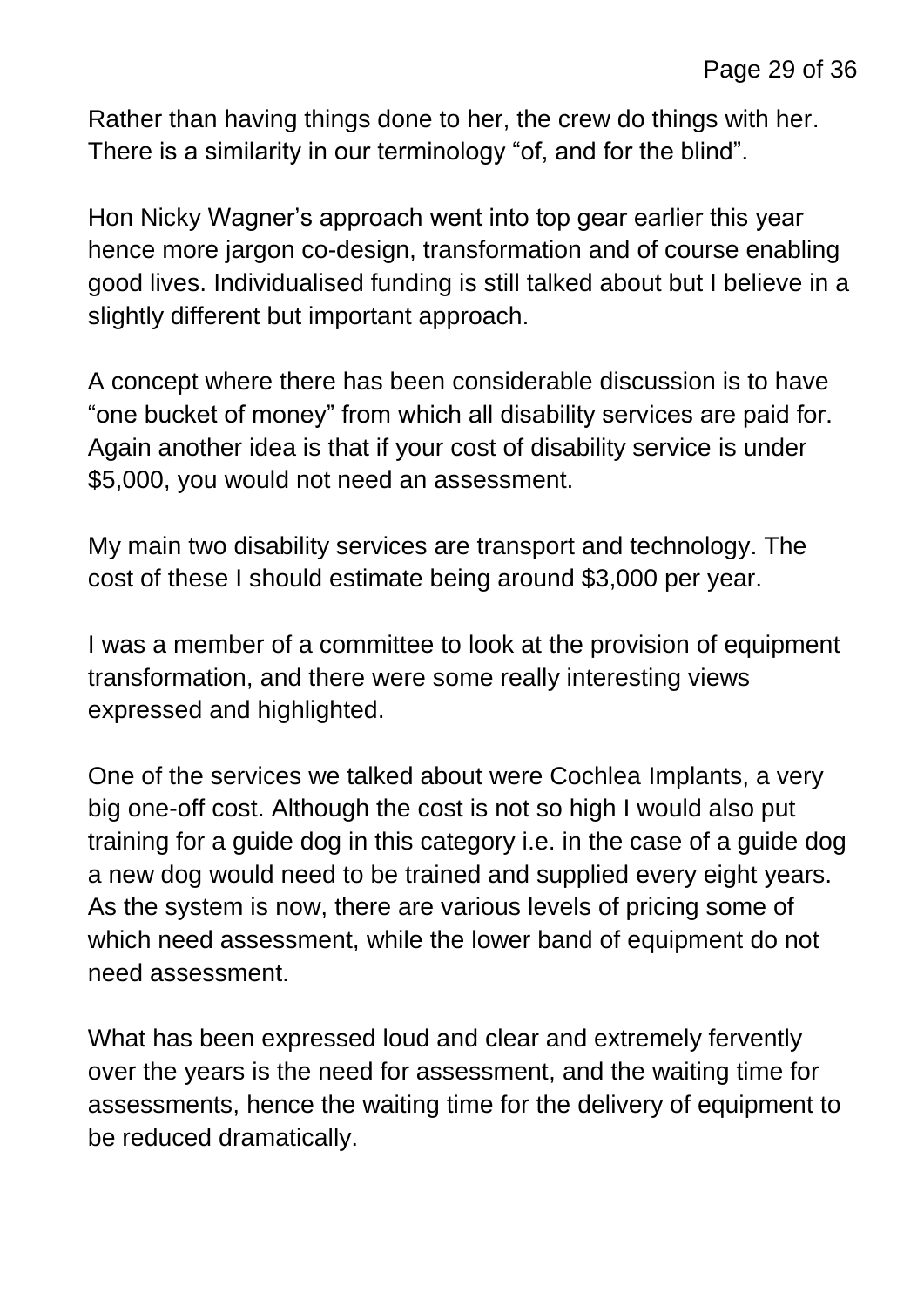Another idea which I like a lot is what has been termed as a "blended approach" i.e. people having the option of an assessment or not, and having an assessment and going straight to purchase the service and equipment they need.

Again for me I know several Foundation and ex-Foundation staff whom I could go to with dollars in hand and get a fairly immediate service. I should add there are several ex-Foundation staff I can now go to and pay for advice.

I would hope that the "large bucket of money" or "pot of gold" would iron out many of the inequities of disability services. One which it should iron out is that when people need services or equipment they would get them and not be disadvantaged by a spouse working as they are under our present system. There is a long way to go in the development of this approach, however, there is a desire and will to get it right.

An aspect of the co-design committee which greatly appealed to me was that members were from the next generation.

I was at University with one committee member's mother, who is my current boss John Taylor. He is also a member of the co-design group.

There are 24 committees already working on the transformation process, and there is a cabinet paper due to go to Government in December, however this may be delayed until 2018. The transformation pilot in Mid Central is due to kick off from 1 July 2018. The roll-out over the whole of New Zealand could take from seven to 10 years.

Your editor will be watching and reporting on this process with great interest, so do watch this space.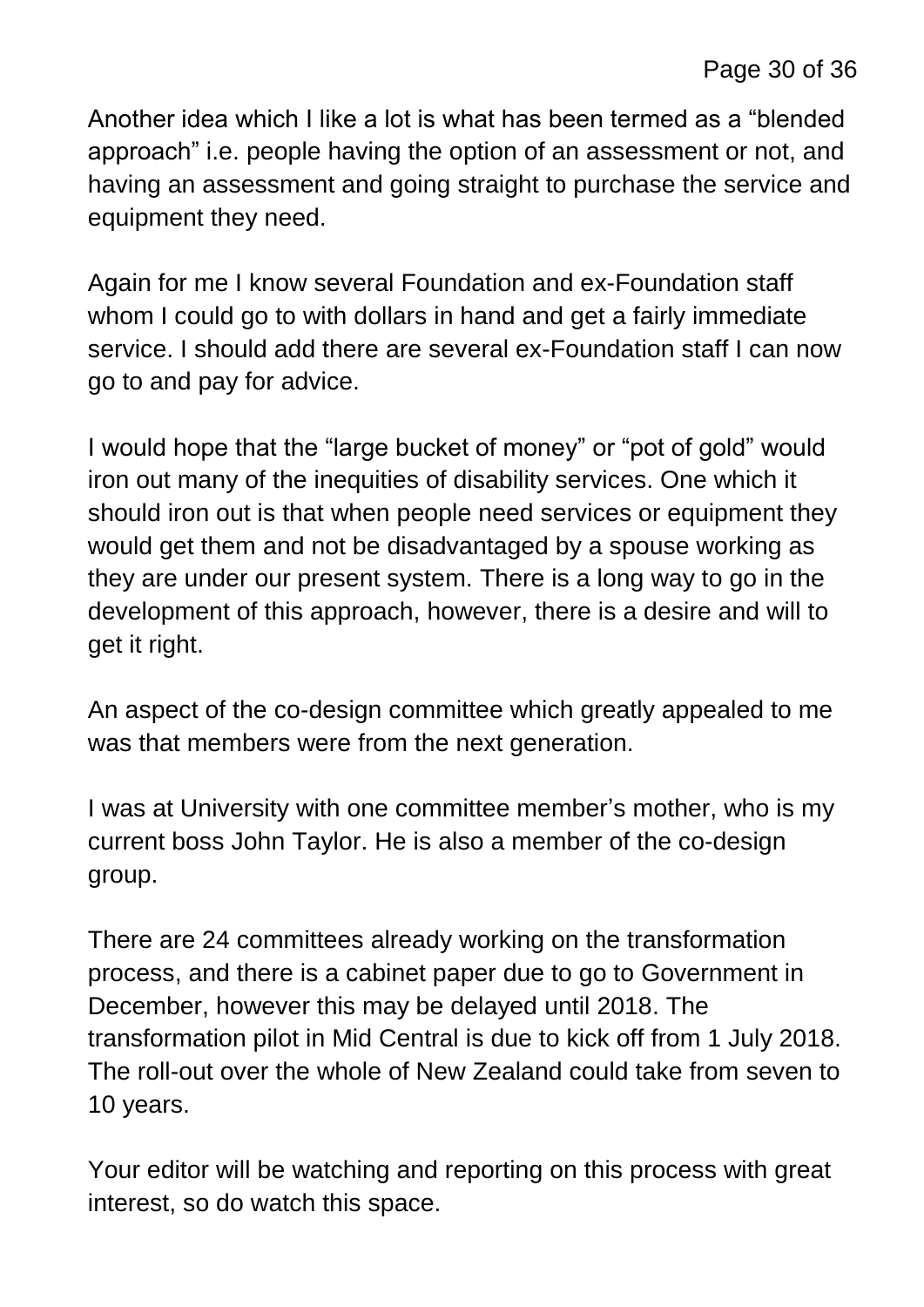#### **Cyril White Memorial Fund**

#### **Next round of applications close 1 February 2018**

Knowing a little about Cyril White, may enthuse you to consider making an application to this esteemed memorial fund. Cyril White was a pioneer in the blindness advocacy movement. Following his passing in 1984, the Cyril White Memorial Fund was established to honour his memory. The objective of the fund is to encourage and cultivate leadership skills and qualities among people who are blind, vision impaired or have low vision. Eligibility is primarily aimed towards assisting those who are eligible for full registration with the Blind Foundation. However individuals or projects that are likely to be of direct benefit or interest to those who are blind, vision impaired or have low vision are also eligible for consideration. If you have a project or activity and want to find out whether this meets the fund criteria, then don't be shy. Contact Blind Citizens NZ or the Blind Foundation us for full details. Then when you submit your application, you'll be confident you've ticked all the required boxes, and most importantly, that you meet the eligibility criteria.

Applications to the Cyril White Memorial Fund must be received by 4pm, Thursday 1 February 2018. They should be sent for the attention of: Cyril White Fund, C/ Blind Citizens NZ, PO Box 7144, Newtown, Wellington 6242. They may also be emailed to: [admin@abcnz.org.nz](mailto:admin@abcnz.org.nz) including in the subject line – Cyril White Memorial Application. If you require information regarding eligibility criteria, you can obtain this via either of the above mechanisms, or by phoning Blind Citizens NZ's national office on 0800 222 694.

Prospective applicants should note there are two rounds annually. The first round closes 4pm, 1 February 2018, and the second at 4pm, 1 October 2018.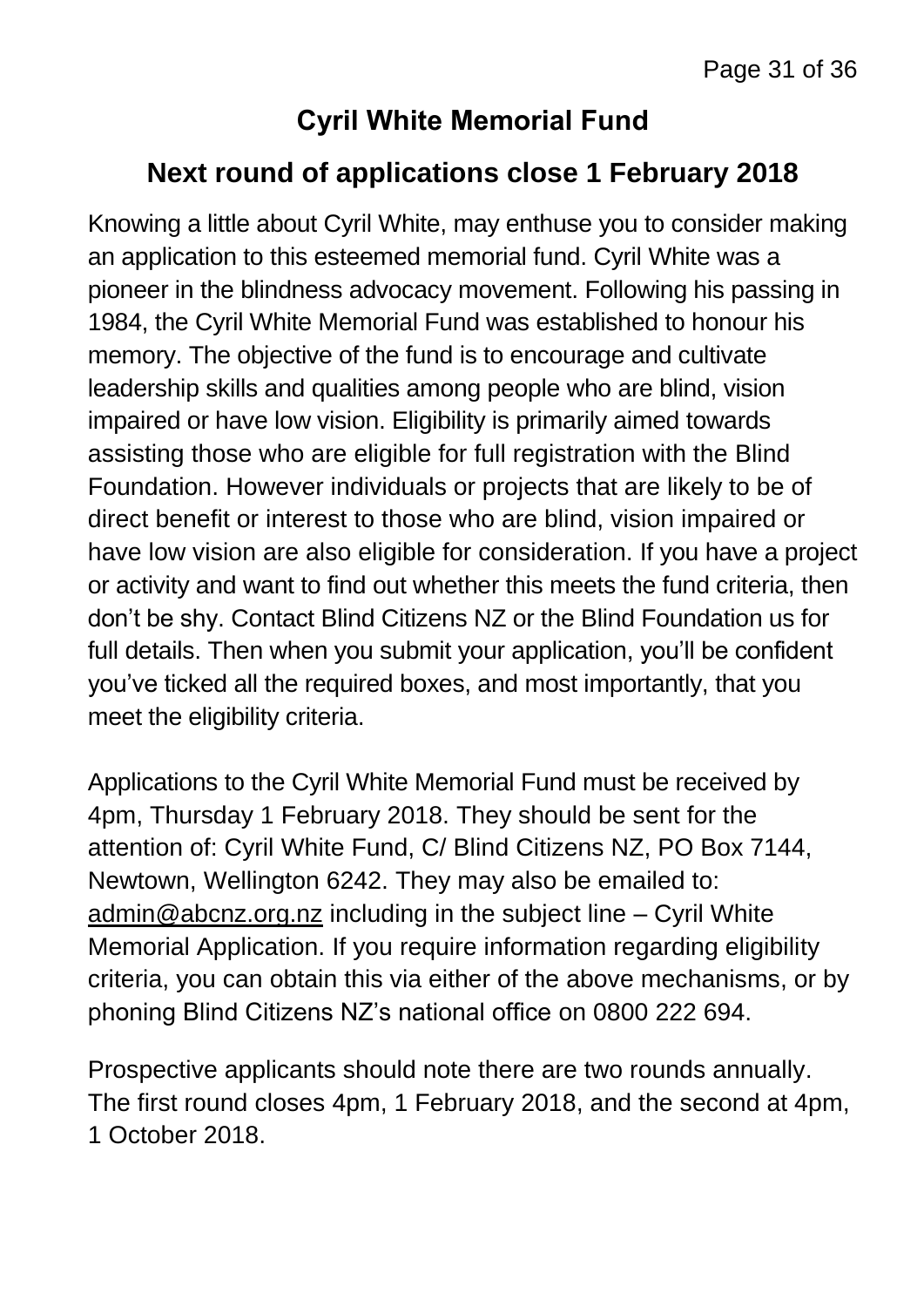#### **Taxis**

#### **From Allan Jones**

For the last six months or so I have followed with great interest the machinations of the taxi industry. My interest has centred on Wellington although I would be interested in hearing what is happening in other cities.

About six months ago I took part along with other disabled people in a trial offered by Uber. Uber offered participants' half price fares to get to know the Uber experience as yet they don't take total mobility cards. Uber and Zoomy can be described as "taxi companies" which are ordered via apps on your iPhone. Before you place the order you're told how long the car will be and how much the trip will cost you. One aspect you need to be aware of is that Uber has "serge pricing" i.e. if demand is great the price of your trip could be more than usual.

In the initial stages of using Uber I had a bit of trouble with the GPS system "drifting" and the car could come to a parallel street some distance away. A very good aspect of the Uber system is that you can call the driver. I often do this and let them know I am a blind person and that they will see me with my white cane. Some drivers will phone me and enquire as to where I am.

As mentioned, Uber don't have total mobility. Perhaps we will have to wait until the "enabling good lives" system comes in to play which would put Uber on a "level playing field".

There are some trips I make where Uber is on par with traditional cabs. Using Total Mobility from my house to the Blind Foundation I pay just over \$10 using Total Mobility. I would pay \$9.50 plus an EFTPOS card fee of \$2.50 if I don't have cash.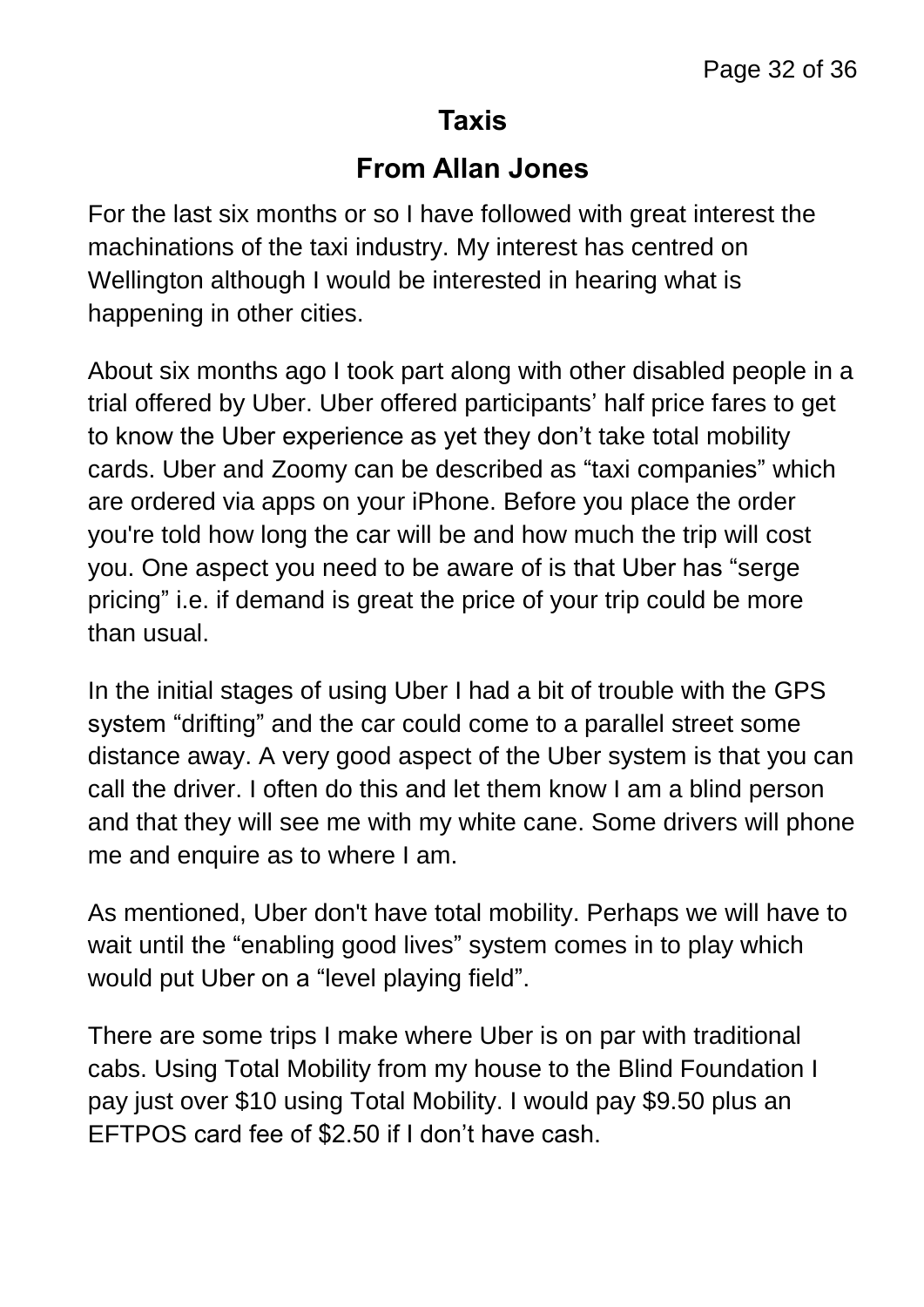The other great advantage with Uber and Zoomy is that there is no cash handling. The fare is debited from my credit card I also get an email giving me details of my trip and the fare I paid.

A recent update to Uber's app is that I can now order an Uber in advance. This was very helpful when I wanted to pay for my nephew getting from my house to the airport. We placed the order at 8.30am for him to be picked up at midday. An email came to my computer confirming the order stating the time for pick up and the cost. This was the lowest I have had from home to the airport for quite some considerable time being \$20.

A recent development in Wellington is that now a considerable number of drivers are driving for several companies. The most common are Uber, Zoomy and Kiwi Cabs. Some drivers I have spoken to don't like "serge charging" so when Uber prices are over the top, will revert to taking fares from Zoomy which doesn't have serge charging. Or they revert to their traditional cab companies. Blue Bubble taxis don't allow their drivers to drive for other companies

Uber now have cars in Auckland, Wellington and Christchurch.

It is my understanding they will soon be in Tauranga, Hamilton, Queenstown, Rotorua and Taupo. Zoomy have cars in Auckland and Wellington - I am not sure about other centres.

One challenge to us will be if braille labels are made again mandatory in taxis, which company will the driver show they are representing? If they drive for three different companies - three different labels might be something they aren't able to do.

In the Parliamentary debate on the Transport Amendment Bill just before the elections, both NZ First and Labour said they would reinstate braille signage in taxis. A lot of cabs I use still have their labels in place and intend keeping them there.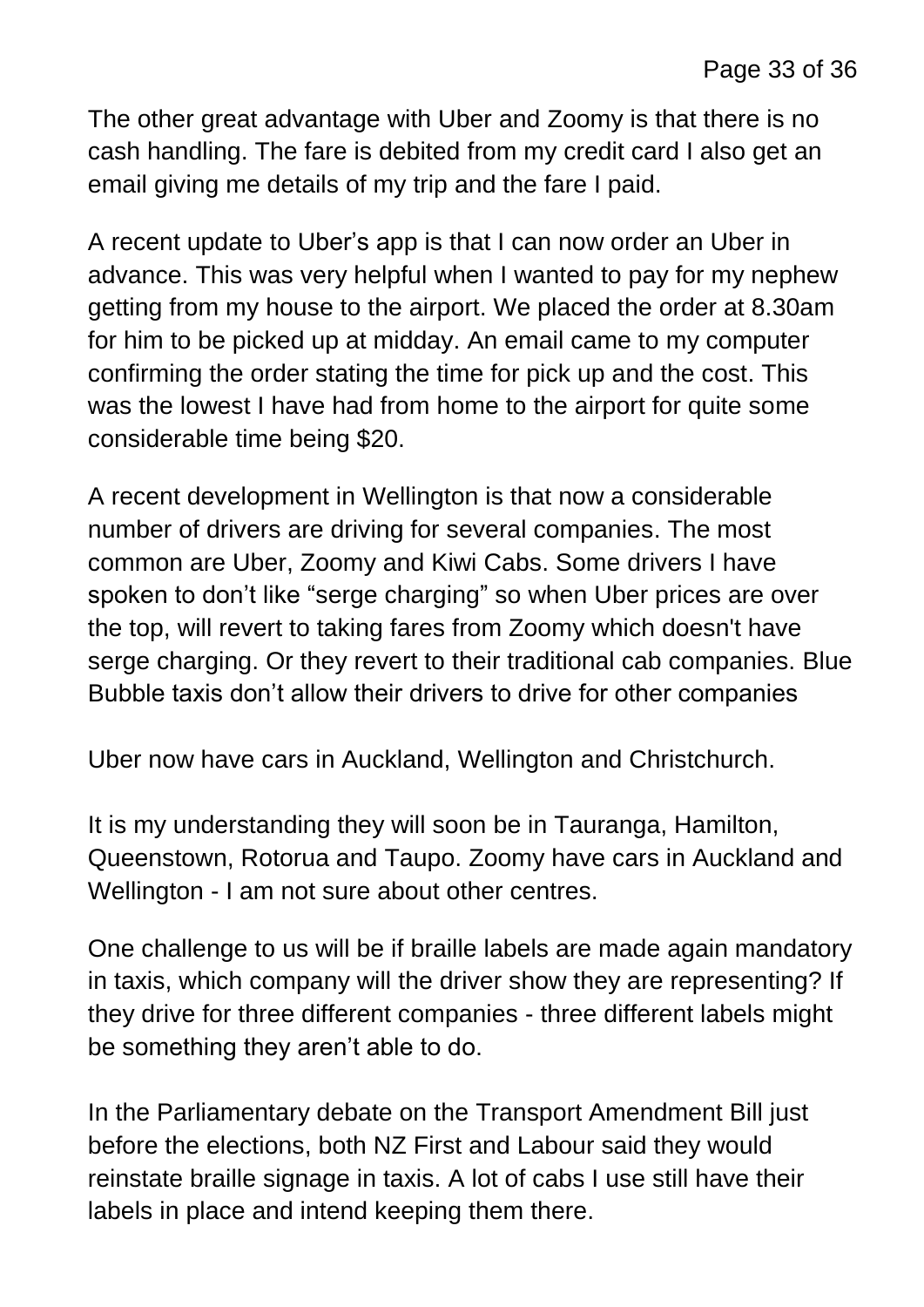I would like to hear readers' comments about Uber and other taxis, their good experiences and any negative experiences they have had. I guess my final comment has got to be "watch this space".

### **Self-determination and the Blind Foundation's AGM By Allan Jones**

Perhaps there is still such a thing as a free lunch. On Saturday 11 November about a dozen of us braved the early hour and turned up to 121 Adelaide Road at 10am to join in the Special Meeting to confirm the Blind Foundation's new constitution. Three venues were linked and a roll call got underway fairly quickly. I breathed a sigh of relief when the Constitution was passed with about 90 percent of voters in favour. I will publish more about the Constitution in the March Focus issue.

At 11am the Blind Foundation got underway with another roll call by which time a few more folk had joined the meeting for the AGM. I was extremely pleased to see Maria Stevens (a member of Blind Citizens NZ) get a commendation from the Board Chairman Rick Hoskin for her work with braille. Over the years we have had a number of strong advocates for braille - Elsie Laurent my teacher, Terry Small, and Mary Schnackenberg to name a few. Maria has carried on a good tradition and I am glad the Chair of the Board recognised this.

I was also pleased to be told that the board had put \$1m in to the Oppenheim Trust. Secondary and tertiary education needs to be fostered and encouraged, and adaptive technology needs to be on hand when needed.

The audio linking the venues was much better than it has been in previous years although there were issues which I am certain will be ironed out. In my view the meeting went on half an hour too long but thankfully it did end at 1pm. Wellington Blind Foundation staff were good hosts and provided us with an enjoyable lunch.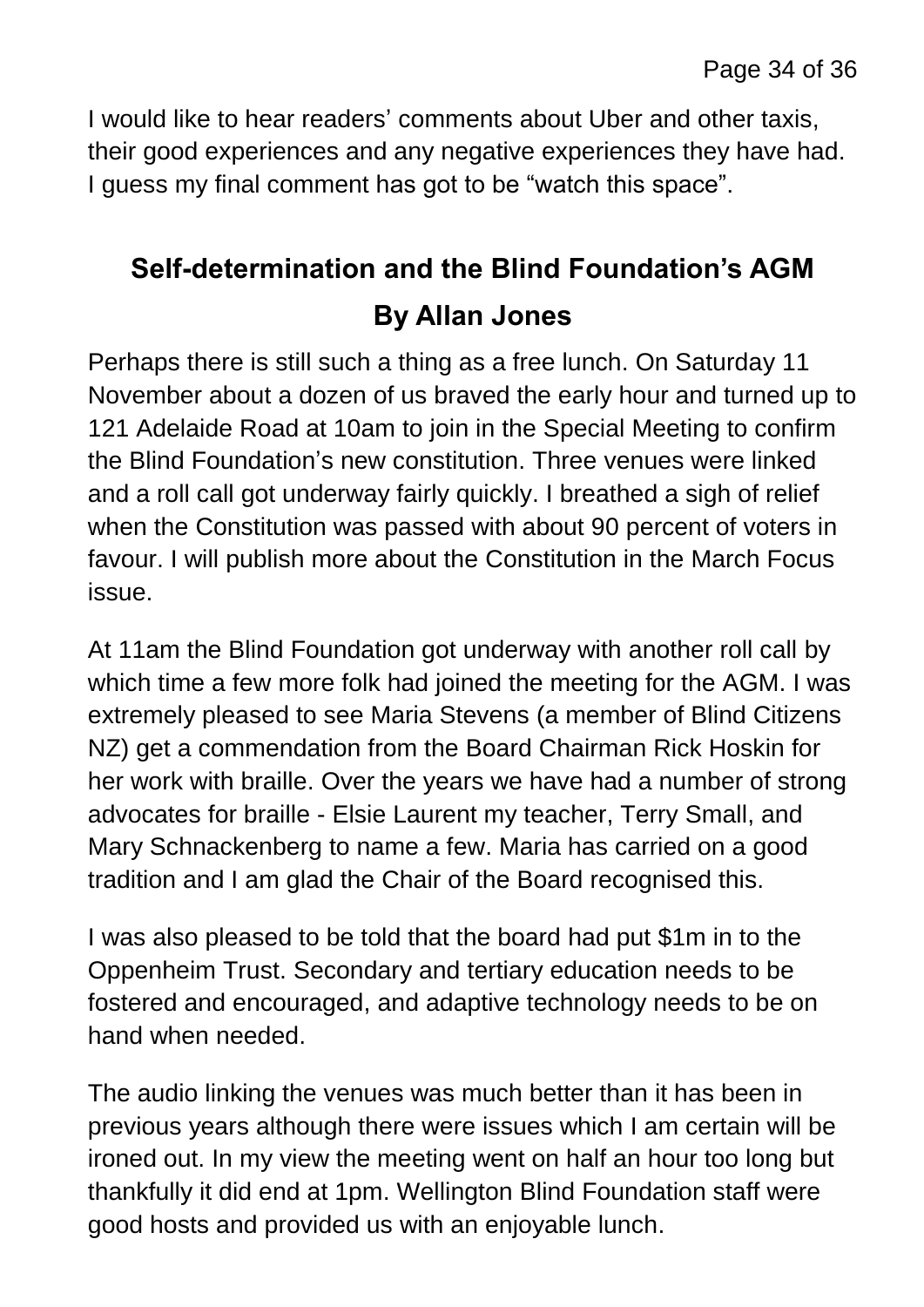#### **Personnel - Blind Citizens NZ**

#### **Board**

- **National President**: Jonathan Godfrey (Management Committee) [jonathan@tactileimpressionz.co.nz](mailto:jonathan@tactileimpressionz.co.nz)
- **Vice President:** Martine Abel-Williamson (Member-at-Large / Management Committee): [martine.the1@xtra.co.nz](mailto:martine.the1@xtra.co.nz)
- Andrea Courtney (Member-at-Large): [andycoute@xtra.co.nz](mailto:andycoute@xtra.co.nz)
- Geraldine Glanville (Member-at-Large): [gbglanville@xtra.co.nz](mailto:gbglanville@xtra.co.nz)
- Shaun Johnson (Member-at-Large): [shaun.zdots@xtra.co.nz](mailto:shaun.zdots@xtra.co.nz%20co.nz)
- Murray Peat (Member-at-Large / Management Committee): phone 021 081 66126; [murraytp@xtra.co.nz](mailto:murraytp@xtra.co.nz)
- **Daniel Phillips (Member-at-Large); 027 468 3669**
- Paula Waby (World Blind Union Representative / Management Committee): [paula.waby4@gmail.com](mailto:paula.waby4@gmail.com)

#### **Focus Editor**

**Email** articles to**: [focus@abcnz.org.nz](mailto:focus@abcnz.org.nz) Post**: PO Box 7144, Newtown, Wellington 6242

#### **National Office**

**Postal**: PO Box 7144, Newtown, Wellington 6242

**Physical**: Ground Floor, 113 Adelaide Road, Newtown, Wellington

**Phone**: 04-389-0033; 0800 ABCNZ INC (0800 222 694)

**Fax**: 04-389-0030; Internet: [http://www.abcnz.org.nz](http://www.abcnz.org.nz/)

**Email**: [admin@abcnz.org.nz](mailto:admin@abcnz.org.nz)

**Executive Officer, Rose Wilkinson**: [rwilkinson@abcnz.org.nz](mailto:rwilkinson@abcnz.org.nz)